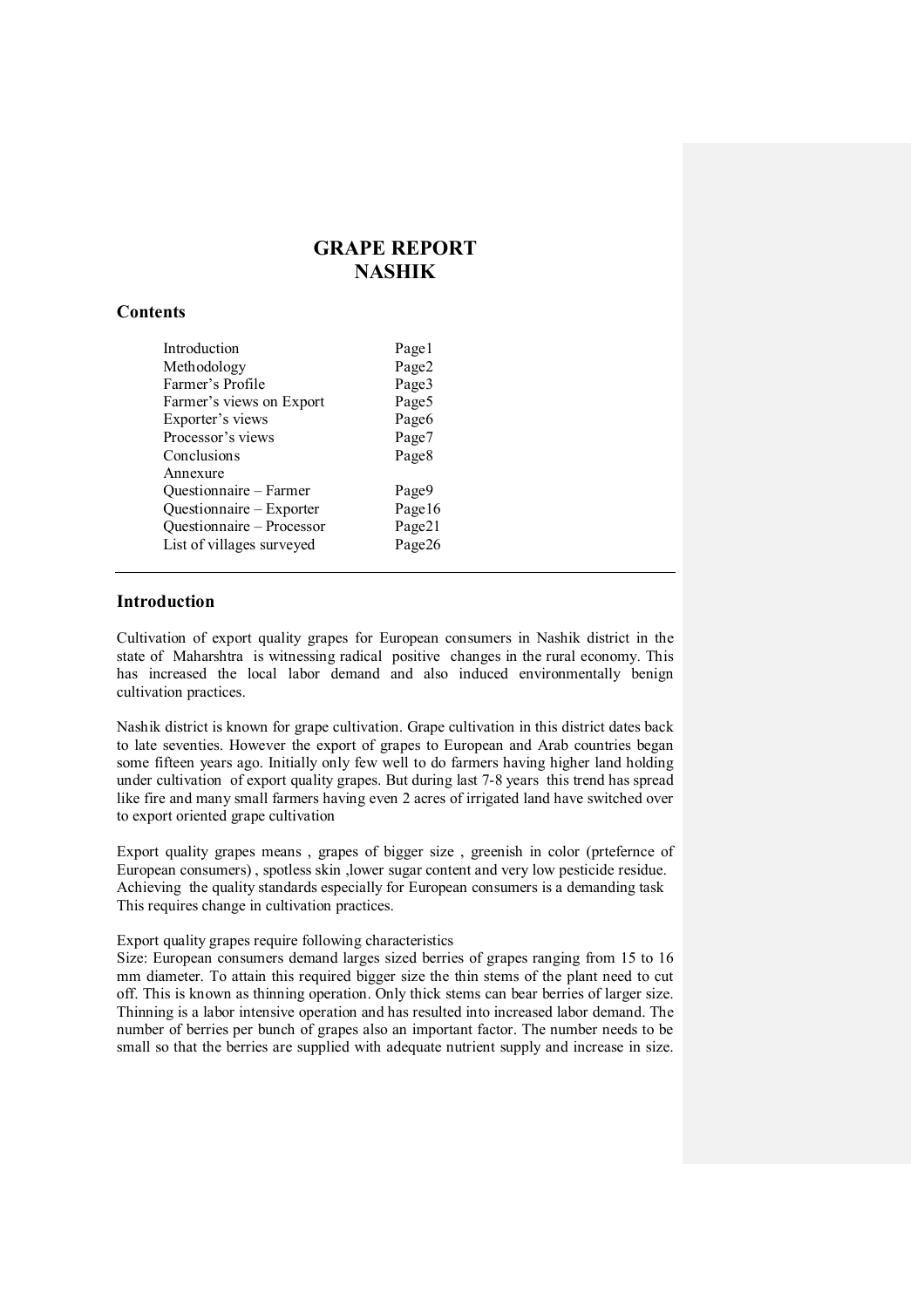This requirement results into additional labor intensive operation of plucking off the unwanted berries from the plant. Size also depends upon adequate supply of sunlight which necessitates another labor intensive operation of spreading the branches.

Color: The greenish color of grapes preferred by the European consumers demand canopy management. The color depends on the photosynthesis which also decides the sugar content of the grapes. Grapes need to be protected from sunlight during certain period of the season. This is achieved by wrapping up each bunch of grapes by paper. This is obviously a very labor intensive operation creating large employment opportunity.

Grading: The berries with spots (usually infected by some fungus )need to be removed from the bunch once the grapes are harvested. Grading is also don't when the grapes are still on the plant. Grading is a skilled operation but the skill can be mastered in a short time.

Packaging: Packaging of the grapes for export also increases the demand for labor. This has given a boost to packaging industry creating employment.

Environment: The size of grapes depends on PH value of the soil. To maintain the required PH value farmers have to shift to organic farming. Chemical fertilization in the grape gardens exporting grapes has reduced drastically. The stringent chemical residue norms has forced farmers to use bio pesticides. Use of chemical pesticides has decreased significantly.

### Methodology

A questionnaire was prepared to guide the interviewers for interviewing. This questionnaire was based on the sample sent by GRANITE. A list of villages where there are Grape growers, who produce for exports was given by the District Agriculture Department. These villages are the dominant grape producing villages. Also a list of Processors and Exporters of Grapes was obtained from them. This helped in identifying the interviewees.

A team of 4 college going students were trained for conducting the interviews. An orientation workshop was held to explain the topics, the context and the entire questionnaire to the surveyors. In the same meeting, logistics were planned too.

The team traveled to the villages, met the farmers, exporters and processors and noted the information onto the questionnaires. The questionnaires were then computer fed and analysed.

### Study Set and Area

We have interviewed 38 farmers, 5 Exporters and 4 Processors. For this study we covered 3 blocks of Nashik district, namely Niphad, Dindori and Nashik. We have covered 16 villages amongst these Tehsils. (List of the villages in annexure)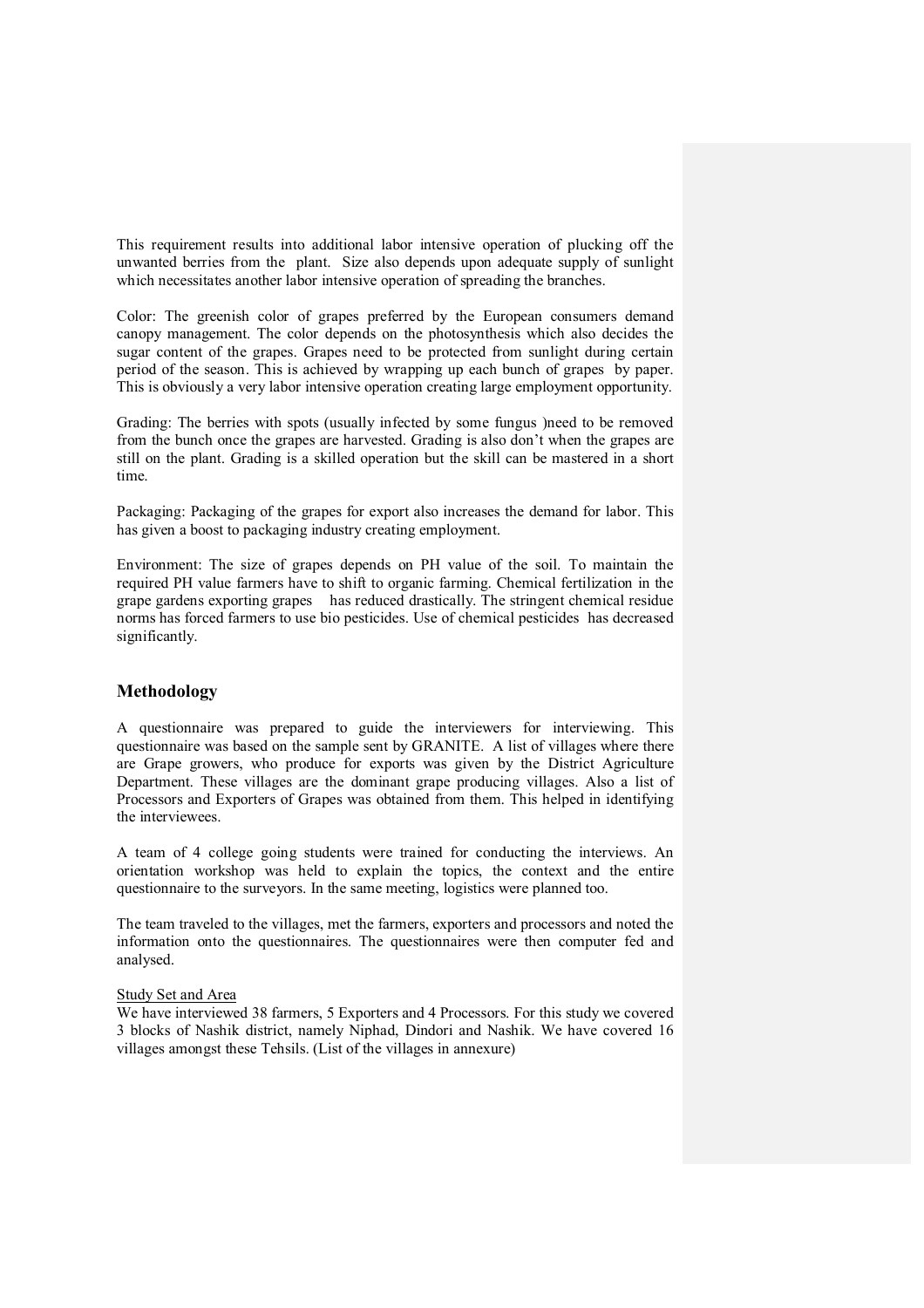# Farmers' Profile

### Socio-Economic Profile

### Educational Qualifications

The highest educational qualification in the family is presented in the table below.

| Type                     | No. |
|--------------------------|-----|
| Graduate                 | 19  |
| High School              |     |
| Professional Degree      |     |
| Agri Diploma / Degree    |     |
| Post Graduation          | 2   |
| <b>Total Respondents</b> | 38  |

Given that the average rural literacy rate for Nashik district is 68%, the above table obviously shows that the Grape growing farmers are much better educated.

### Caste

Except for two farmers families, one being Dhangar and other Mali both OBC, all the other are Marathas.

### Land Holding

The farmers who have been interviewed have at least 2 acres of land and the maximum land holding amongst our study set is 40 acres. But the average is slightly on the lower side of around 10 acre. There are 78% of the families owning land less than the average and only 22 owning land more than 10 acres. This is about individual family owned land ownership.

In the Family land ownership the numbers are slightly higher with minimum being 2.5 acre and maximum being 60 acres. Again the average is 17.5 acre with 64% of the families having less than average land ownership.

### Income Group

The primary occupation of all the farmer families is farming. In addition, there are family members who are salaried, there are families with trading business, owning shops and such.

| The following table shows their economic status |
|-------------------------------------------------|
|-------------------------------------------------|

| <b>Upto 25000</b>                        |   |  |
|------------------------------------------|---|--|
| Above $25000 -$ less than 50000          |   |  |
| Above $50000 -$ less than $100000$       | 6 |  |
| Above $100000 -$ less than $200000$   11 |   |  |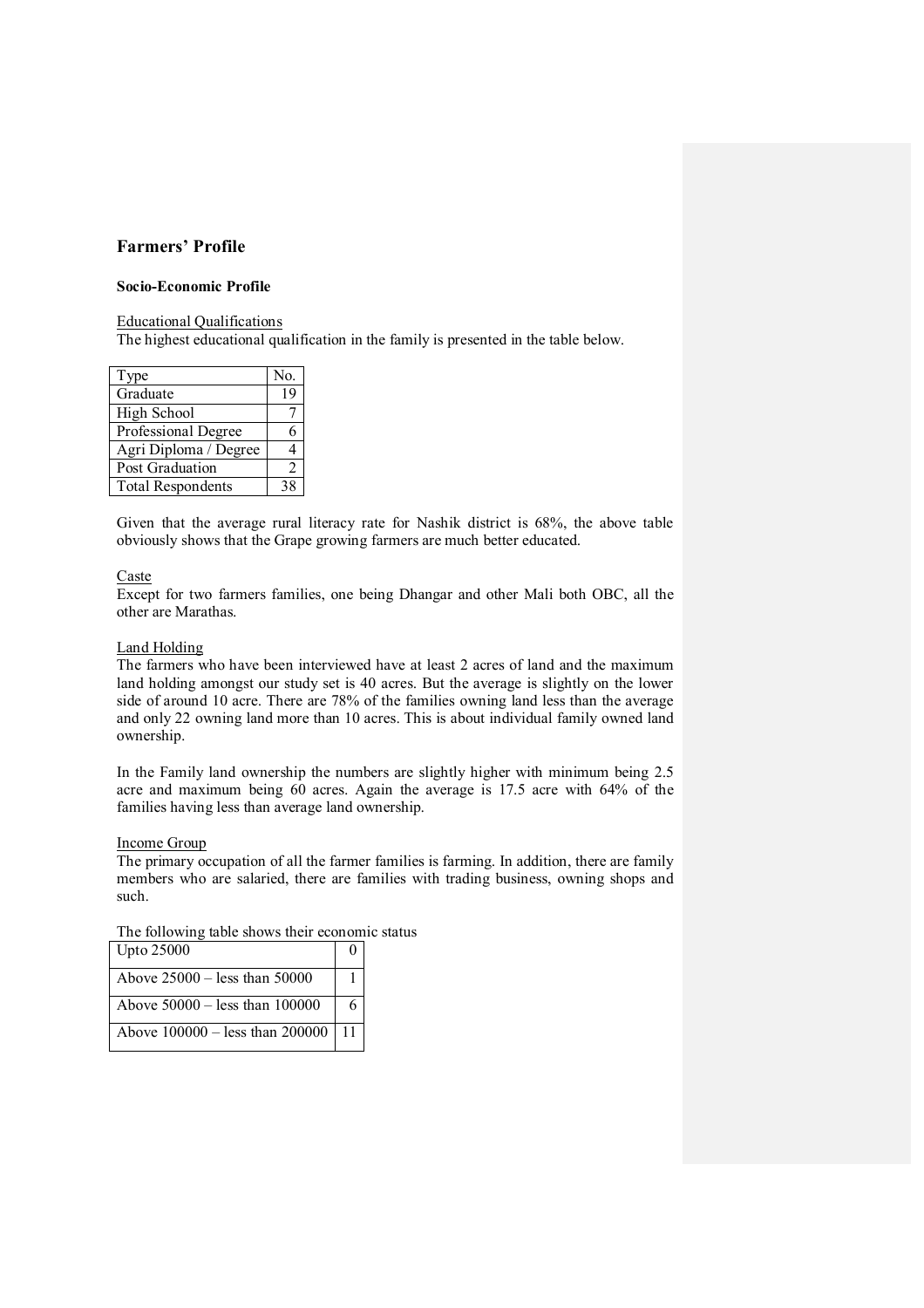| Above $200000 - \text{less than } 500000 \mid 6$ |            |
|--------------------------------------------------|------------|
| Above 500000                                     | $\vert$ 13 |

Farmer's earning in this range is new to our rural landscape. Their earnings and expenditures are in a different domain in comparison to farmers as we know.

The basic characteristics of these farmers are quite different from a typical farmer in India. From these aspects, it can be seen that for a highly capital intensive, technology intensive, export oriented crop like Grapes, there are well educated, small and medium level farmers coming from traditional landed farming caste. They live in the vicinity of a city and enjoy being a town-farmer-entrepreneur. On the other side of the spectrum is the rain fed, single season, coarse grain growing farmer with very low productivity and low incomes.

### Grape farming

#### Land under grapes

In last three years almost all of them have maintained the same area under grapes only 4 of the 38 have increased area under grapes. On an average, there are more farmers having less than 10 acres land under grape. So these are essentially small and medium farmers. The following table shows number of farmers in a category of land under grapes of the farmers.

| Land under Grapes         | No. of Farmers |
|---------------------------|----------------|
| $> 1$ to $\leq 5$ acres   | 17             |
| $> 5$ to $\leq 10$ acres  | 12             |
| $> 10$ to $\leq 20$ acres | 04             |
| $>$ 20 to $\leq$ 40 acres | 03             |
| $>$ 40 to $\leq$ 60 acres | 02             |
| Total                     | 38             |

There are two types of grapes, Table grapes are which meant for direct consumption as a fruit whereas Wine grapes that are meant exclusively for wine processing. Except one farmer who grows both types all other farmers grow Table grapes.

### Export Certification

Of our sample 12 farmers have Europe GAP certification and 8 have Global GAP Certification. When a farmer family goes through the process of this certification, it enables them to follow a set of procedures systematically. These are related to cultivation practices, labour management during the entire crop cycle, environmental concerns and such. This brings in different method to the traditional ways of handling farming. Though this also increases the cost of production, farmers are ready to spend more since it also promises premium prices. Out of the 20 farmer families who have certification, 14 have less than 10 acres under grapes.

### Proportion of Yield for Export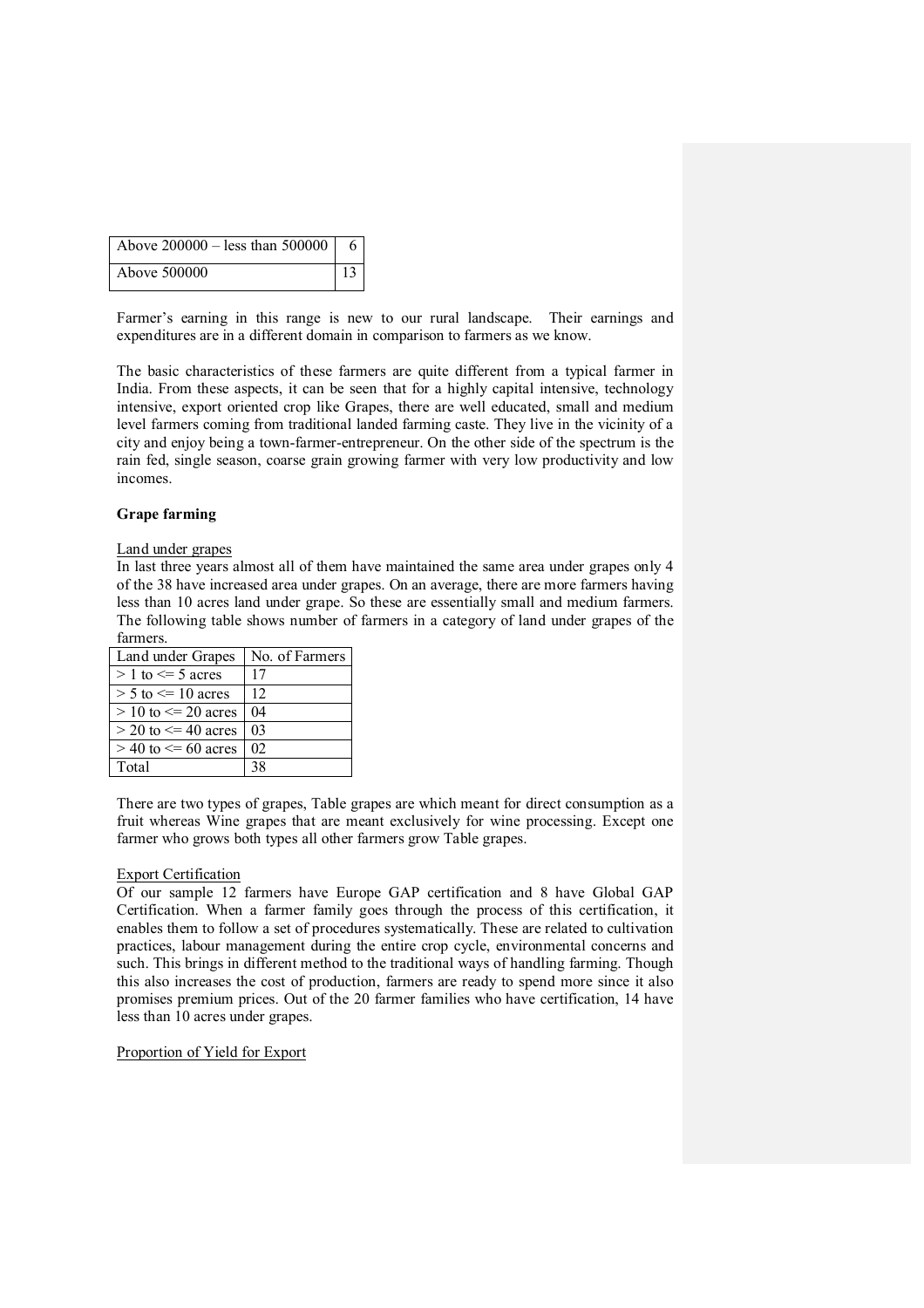The range is quite wide. Anything between 3% to 90% of the produce is being exported by the farmers. But on an average one third of the produce is seen to be exported by the farmers. Of the farmers who have Europe or Global Gap certification there is more consistency in sales in last three years with average being 29%. But surprisingly, farmers who do not have this certification and yet export show an average of 41% proportion of their produce for export. But there is no consistency in their sales across last three years.

### Prices – Domestic and Export

Prices for one kilogram of Table grapes in have ranged between Rs. 10 to Rs. 43 with mean between 16 to 18 rupees for the farmer. In spite of this average, over the years, have not increased much and have either remained same or even decreased in some cases. A similar trend but slightly different range is observed with the export market price. The range being between 22 to 50 rupees and average at around 35 rupees for one kilogram of sale.

### Productivity

The per acre yield, productivity, of grapes throws up a very important learning. Average of all the farmers is at 12 tonne and for the non-export-certification farmers it is at 5 tonne and for the farmers who journeyed through the process of either Europe Gap or Global GAP certification the productivity levels are much higher at around 18 tonnes! So in spite of the trouble of doing the GAP process, and in spite of the cost of the process and increase in production costs; the yields and the premium prices earned prove it to be beneficial to the farmers.

# Farmer's Views on Exports

Problems related to Certification

| To get info on Procedures and Rules to get certification                    |  |
|-----------------------------------------------------------------------------|--|
| Availability of correct information regarding residual levels in Pesticides |  |
| Checking of Max Residue Level                                               |  |
| Meeting safety standards                                                    |  |
| Meeting minimum wage standards                                              |  |
| Doing Soil analysis                                                         |  |
| Building infrastructure like toilets, separate rooms etc                    |  |
| Cost of all the process                                                     |  |
| Other – pesticides are costly                                               |  |

The procedures and costs of the process are felt to be a major problem. Otherwise the problem are not so pronounced. Consider this in the context that farming earlier has been quite traditional, not based systematic procedures and management methods as expected after getting this certification. But farmers have been able to change gears and change their methods to suit the product and the market for higher returns.

Experience with Exporters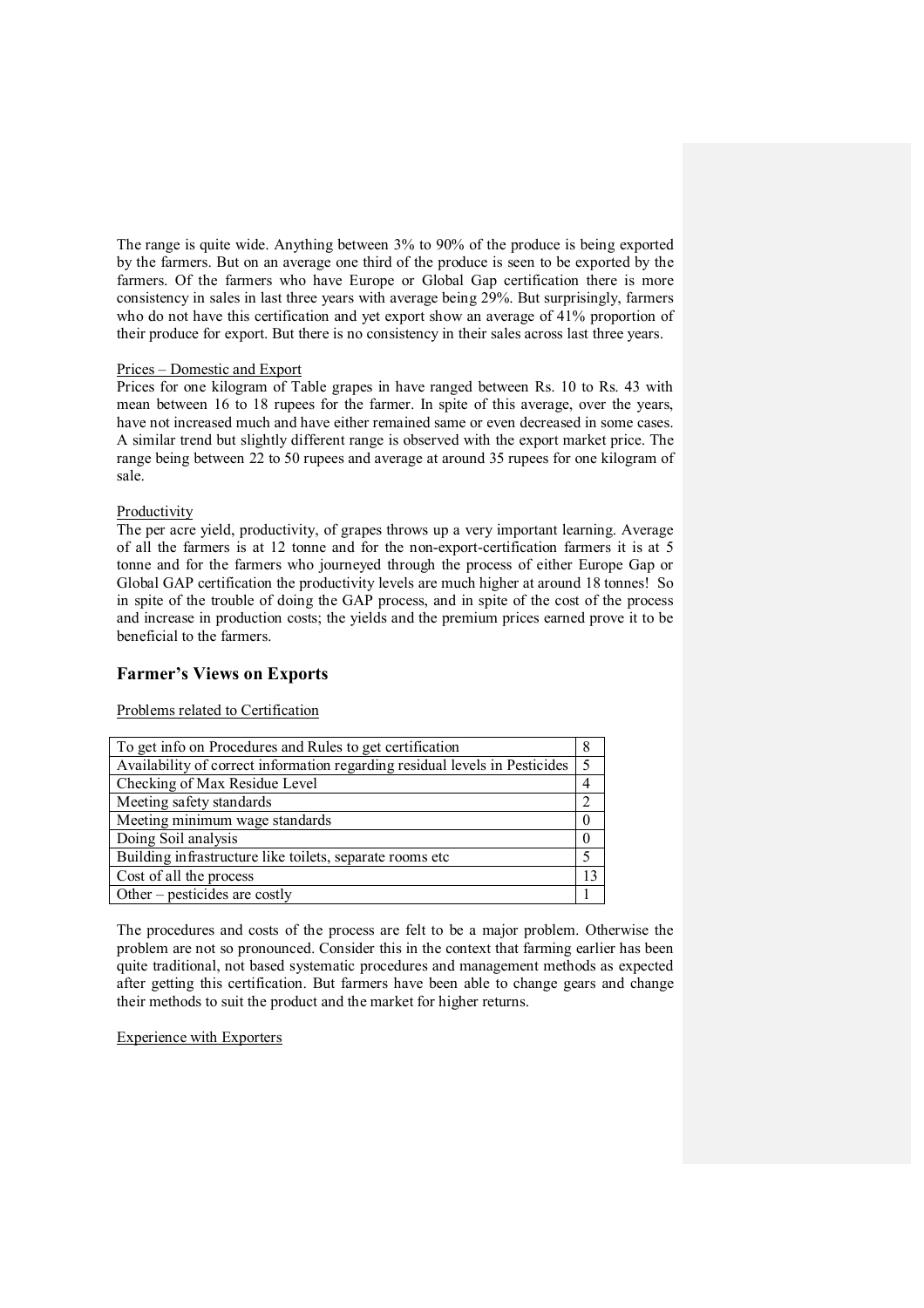Almost all feel that the access to farmers is either OK or good and very few have expressed concern in this regard. At the same time farmers seldom seem to plan their next season based on the exporter's word or information of the market. With just 2 exceptions, all other farmers have said that they have had no help from the Government in linking them with the Exporters. Hence it can be said that the farmers and exporters have been enterprising and forged alliances to utilize the space in export market on their own.

A majority of the farmers have stated that many a times there are problems with Exporters regarding payments. So timely and correct payments is a problem they need to deal with. Some of the farmers have also experienced being cheated with quantity of sales by Exporters.

### Problem in Exporting

Information about Markets, information about prices have been expressed as problems by the farmers. Some have also expressed high cost of pesticides, availability of electricity, transport, cold storage and such as problems too. Interestingly, only 3 farmers have said that Government policies are a 'problem' while exporting grapes.

#### Labour contribution

Farmers have stated that 2 to 3 times more labour is engaged in grape production than the staple grain production. Also that 2 times more women are involved here than otherwise. Labour costs constitutes around one third of the total production costs in grapes.

The average labour wages are also higher in grape farming than the staple grain cultivation. The average for male labour is 135 and for female it is 114 rupees. The same fugures for staple crop in the same area is 77 and 73 respectively. This is expected for two reasons, one since this crop gives good returns and two it requires a little more skilled labour than the usual staple crop labour.

This gives a good scenario for the agri labour. For one more labour is required and tow they are paid better. Considering that grapes have a huge turnover in crores, and that one third of it is pent on labour, this is an impressive figure.

### Exporter's Views

Discussions were held using a structured questionnaire with 4 exporters, one from Dindori and three from Niphad. One of them has had an experience of more than a decade whereas one of them was relatively new, exporting grapes for last three years. All of them have been exporting to United Kingdom and Europe during last three years. And during this period the prices ranged between 22 to 40 rupees per kilogram of the fruit. They procure grapes for export from around 8/9 villages in the neighbourhood.

Exporters feel that farmers have problems related to keeping safety standards, checking the pesticide residue levels and spending on farm based building infrastructure. When we compare these views with the farmer's they have expressed different concerns than these for the same topic. But they both agree that the exporter's demand is not considered by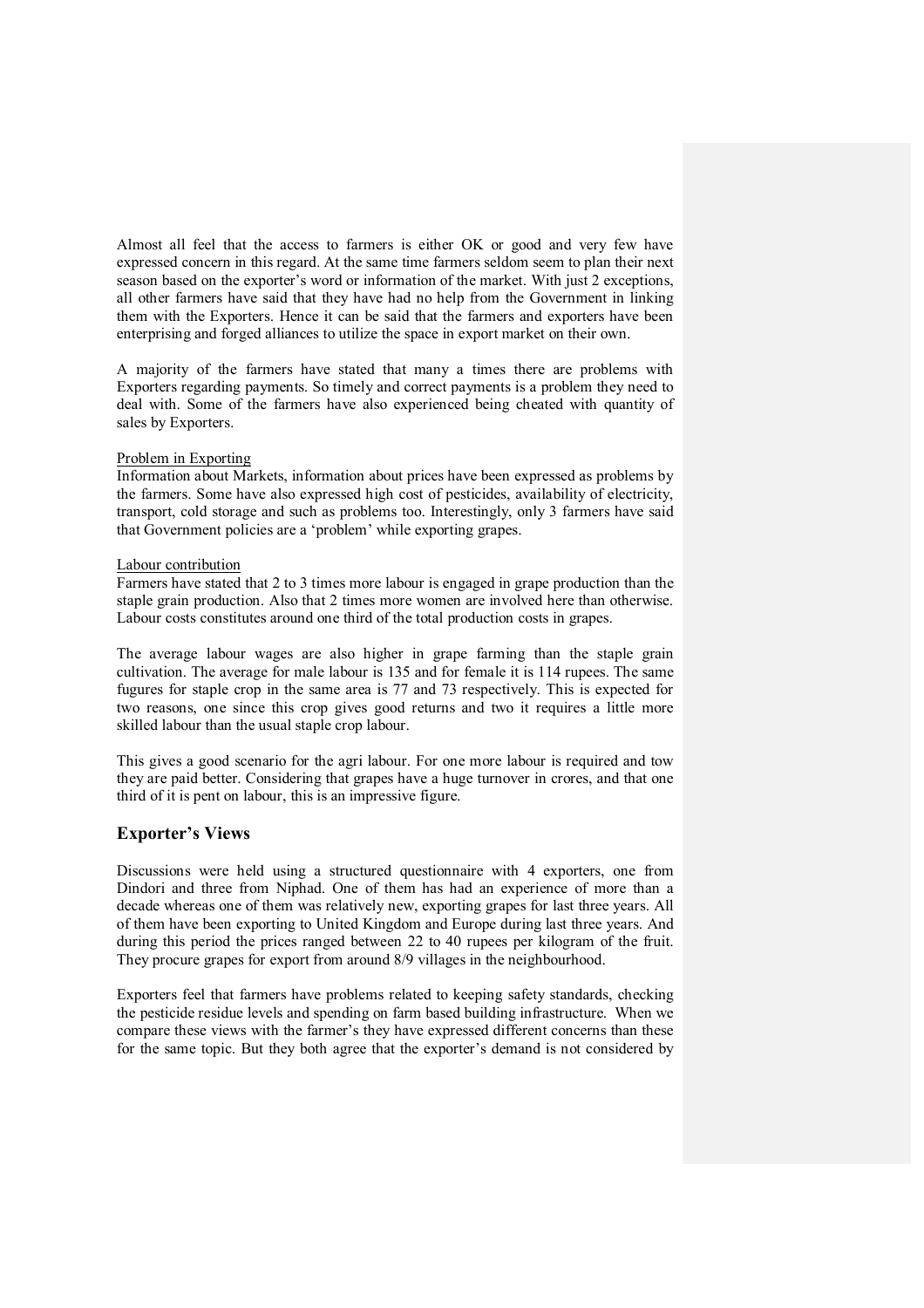the farmers and that they did not get enough Government support for linking them up with eachother.

Almost all agreed that there are some or the other problems associated with transport, cold storage, information about markets, information about prices, Government policies and such. Most of the exporters have learnt the trade by putting in lot of efforts on their own and experiencing losses on the way. They share a feeling of developing the overseas market with little help from the Government, by taking a lot of risks, by generating information and knowledge on the way.

The credit related, marketing related infrastructure and other facilities have noe develop to cater to their needs. The high interest rates on loans and inadequate supply og loans are still problems to be tackled, in their opinion.

In the initial phase, for a new exporter, understanding and managing quality is very important. There are no written agreements with the farmers who provide the exportable quality grapes. At the same time there have been no major cases of cheating from either side they said.

The costs of exporting have changed over time, especially the transport and labour costs. The costs of exploring new markets are also quite high. Developing new markets takes time, and it is important to take risks in the initial developing stage of reaching out to new markets.

There are a good variety of grapes available in international markets but here we have not been able to put in research for developing new varieties. This can help reach out to wider markets, capturing different seasons.

## Processor's Views

For this study, 5 Processors were interviewed with a questionnaire. All of them produce wine, wine of different varieties. One of them, the oldest started wine making in 1999 whereas the latest is the one who started in 2006. They procure the wine grapes from vilalges around their units. They export the final product, both red and white wines to United Kingdom, USA, Japan, Germany, Thailand and Holland.

For the processing they have imported machinery, equipment, packing material and expertise from Italy and France.

The biggest amongst our study set has a capacity of 5 million liters and the smallest has a 3 lakh liters per annum producing unit. But presently they are unable to utilize full capacity due to decreased demand because of recession especially in the developed countries. They also have problems related to storage capacity and finance availability.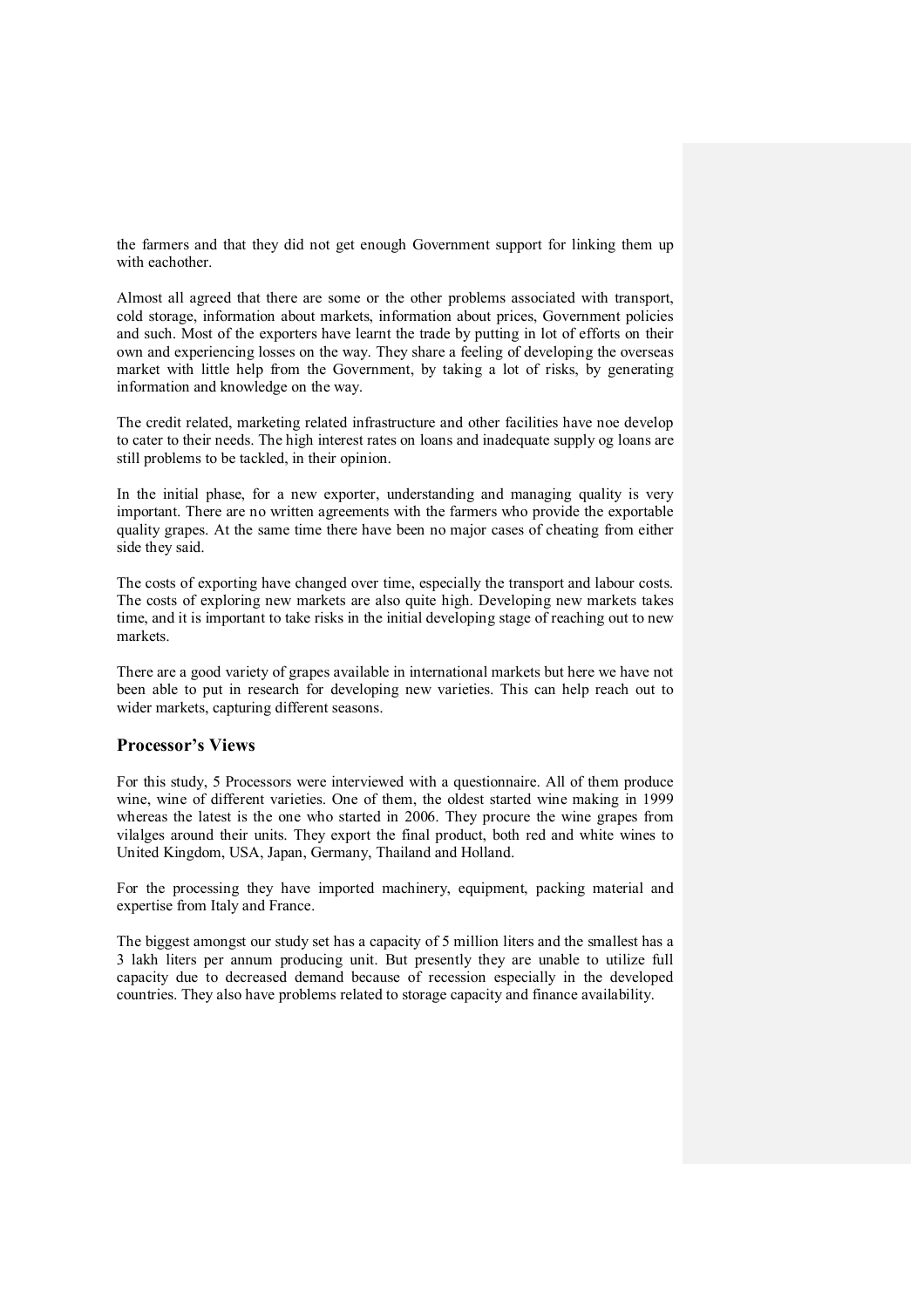The Processing industry seems to have difficulty in getting adequate, timely credit. They said the time for sanctioning needs to be shortened. But they also said that this has been improving over the years. For marketing, infrastructure, storage capacity are hurdles.

In case of labour, they gave a mixed response. Yet, all of them said that availability is good and there is marked improvement in killed labour availability. Importantly, this industry has not had any labour conflicts.

They have some Government support in terms of subsidies and some exemptions in excise duty and such. They would like to have the import duty and procedures on the equipments and machinery revised so as to enable them to reduce their capital costs. Imported wine is cheaper here which gives them tough competition. SO if the import duty, export duty and excise duty gets revised the market can be more favourable for this industry, they stated.

### **Conclusions**

There is widespread belief that export oriented agriculture leads to intensive cultivation practices resulting into adverse environmental impact. It is also believed that the switch over to high valued commercial agriculture for export necessitates capital intensive agriculture decreasing the demand for local labor. However the case of growing export quality grapes challenge these beliefs.

The effect of the switchover to ecological farming can be seen on number of insects like spiders on the plant. All these insects which were not harmful to the plant were killed due to chemical spraying. There presence is seen in the gardens cultivating export quality grapes.

Farmers generally receive three times higher prices in the international market. Hence they afford to spend more on labor and also can tolerate lower productivity resulting from switch over to organic farming.

Globalization of grape cultivation thus has helped the poor farmers, created vast employment opportunities for the rural poor and helped environment.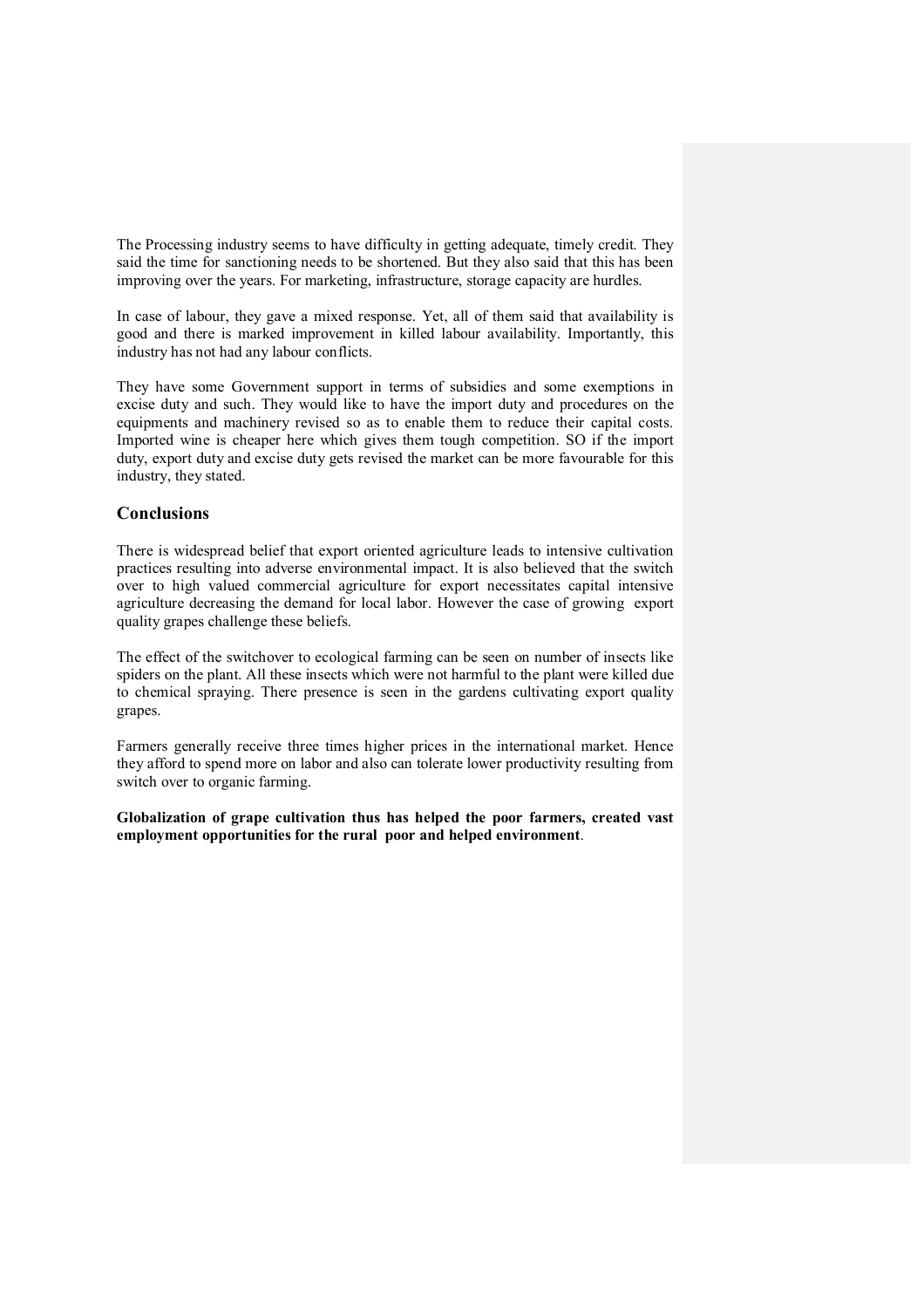# Annexure

# Questionnaire for the G RANITE 2 Field Study

Questionnaire for Interviewing 'Farmers'

| <b>State</b> | <b>District</b> |
|--------------|-----------------|
| <b>Block</b> | Village         |

# SECTION I

1. Background/ Socio-Economic Details:

1.1 Name of the (respondent) Farmer:

- 1. 2 Age:\_\_\_\_\_\_\_\_\_\_\_\_\_\_\_\_\_\_\_\_\_\_
- 1.3 Tel :

1.4 Address:

1.5 Education Level

| Illiterate | Primary | Middle       | Higher   | Graduate |  |
|------------|---------|--------------|----------|----------|--|
| Agri       | Agri    | Professional | Post     | Other    |  |
| Diploma    | degree  | degree       | Graduate |          |  |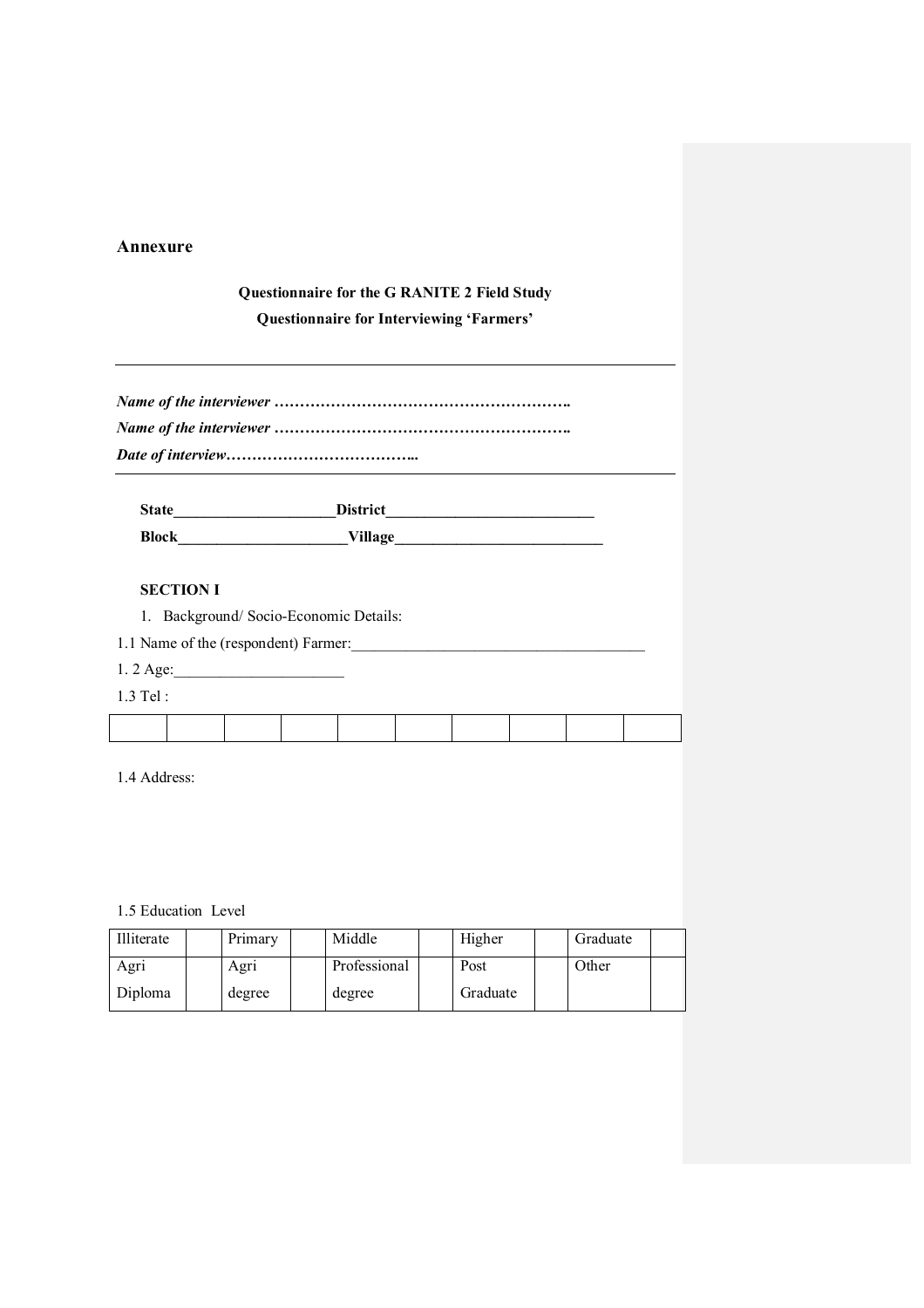# 1.6 Number of Family Members

| Total         |          |  |
|---------------|----------|--|
| Female        | Male     |  |
| <b>Adults</b> | Children |  |

1.7 Caste / Religion

| Religion  |  |
|-----------|--|
| <b>ST</b> |  |

If Hindu, then

| eneral<br>11 T L L L |  | - - |  |
|----------------------|--|-----|--|
|                      |  |     |  |

# 1.8 Occupation of the household members

| Farming - own            |  |
|--------------------------|--|
| $Farming - on contract$  |  |
| Farming - Share cropping |  |
| Agri labour              |  |
| Migrant worker           |  |
| Poultry                  |  |
| Dairy                    |  |
| Salary (specify)         |  |
| Trader (specify)         |  |
| Self employed (specify)  |  |
| Any other (specify)      |  |

1.9 Of the above source of Income,

Main\_\_\_\_\_\_\_\_\_\_\_\_\_\_\_\_\_\_\_\_\_\_\_\_\_Supplementary:\_\_\_\_\_\_\_\_\_\_

1.10 Annual Income (Rs.): (Tick one)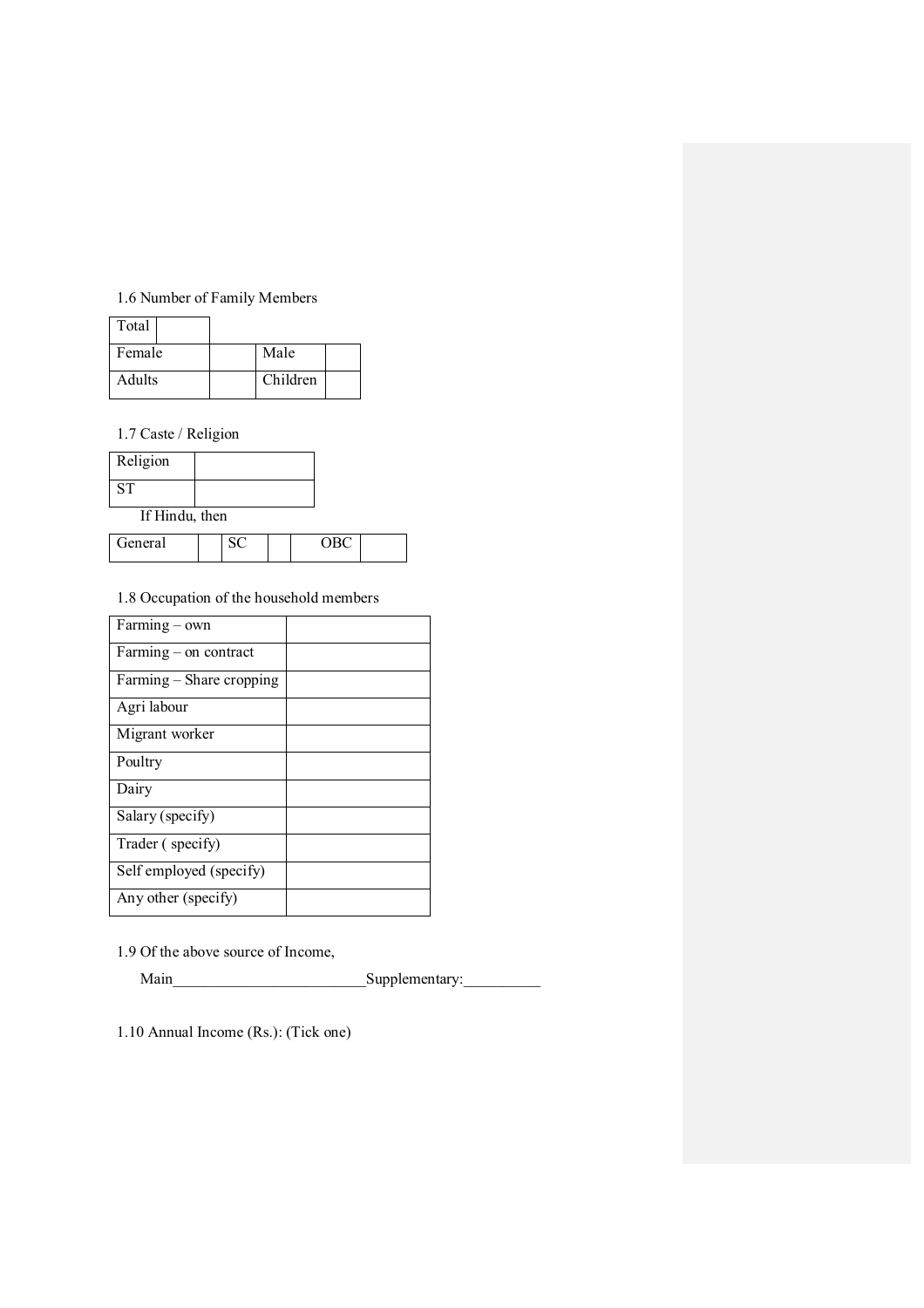| Upto $25000$                       | Above $25000$ – less than 50000   |  |
|------------------------------------|-----------------------------------|--|
| Above $50000 -$ less than $100000$ | Above $100000 -$ less than 200000 |  |
| Above $200000 -$ less than 500000  | Above 500000                      |  |

# 1.11 Size of land holding in terms of

| Individually owned | <b>Hectares</b> | Acres | Are |
|--------------------|-----------------|-------|-----|
| Family owned       | <b>Hectares</b> | Acres | Are |
| Share cropping     | <b>Hectares</b> | Acres | Are |

# SECTION II

2.1 Land cultivated with Grapes in the last three years

| Year      | Area (Hectares / Acres please specify) |
|-----------|----------------------------------------|
| 2005-2006 |                                        |
| 2006-2007 |                                        |
| 2007-2008 |                                        |

# 2.2 What type of Grapes do you grow?

| Table               |  | Wine |  |  |
|---------------------|--|------|--|--|
| 2.3 Yield of Grapes |  |      |  |  |

Year Yield (specify unit) Yield (specify unit) Table grapes Wine grapes 2005-2006 2006-2007 2007-2008

2.4 What proportion of grapes produce is sold to Exporters?

| Year      | Proportion |
|-----------|------------|
| 2005-2006 |            |
| 2006-2007 |            |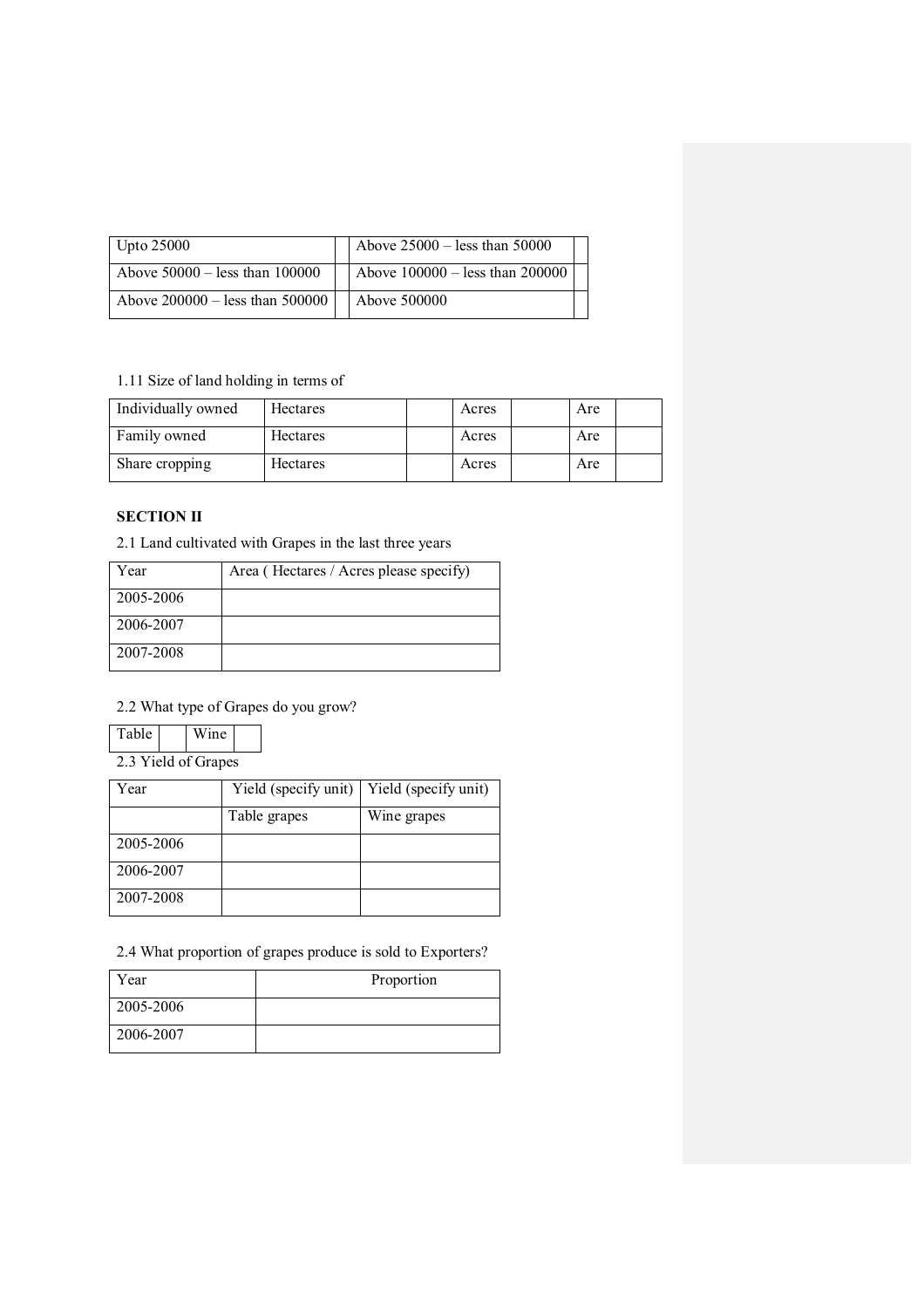| 2007-2008 |  |
|-----------|--|
|           |  |

2.5 What proportion of grapes produce is sold to Processors?

| Year      | Proportion |
|-----------|------------|
| 2005-2006 |            |
| 2006-2007 |            |
| 2007-2008 |            |

2.6 What was the average price realized during last three years?

| Year      | Domestic Retail   Processor   Export |  |
|-----------|--------------------------------------|--|
| 2005-2006 |                                      |  |
| 2006-2007 |                                      |  |
| 2007-2008 |                                      |  |

# If this farmer exports then,

2.7 When did you get Europe GAP or Global GAP certification?

# 2.8 What were the problems in getting Europe GAP or Global GAP Certificate?

| To get info on Procedures and Rules to get certification                    |  |
|-----------------------------------------------------------------------------|--|
| Availability of correct information regarding residual levels in Pesticides |  |
| Checking of Max Residue Level                                               |  |
| Meeting safety standards                                                    |  |
| Meeting minimum wage standards                                              |  |
| Doing Soil analysis                                                         |  |
| Building infrastructure like toilets, separate rooms etc.                   |  |
| Cost of all the process                                                     |  |
| Other $-$ specify                                                           |  |
|                                                                             |  |

2.9 What is your opinion about access to exporters?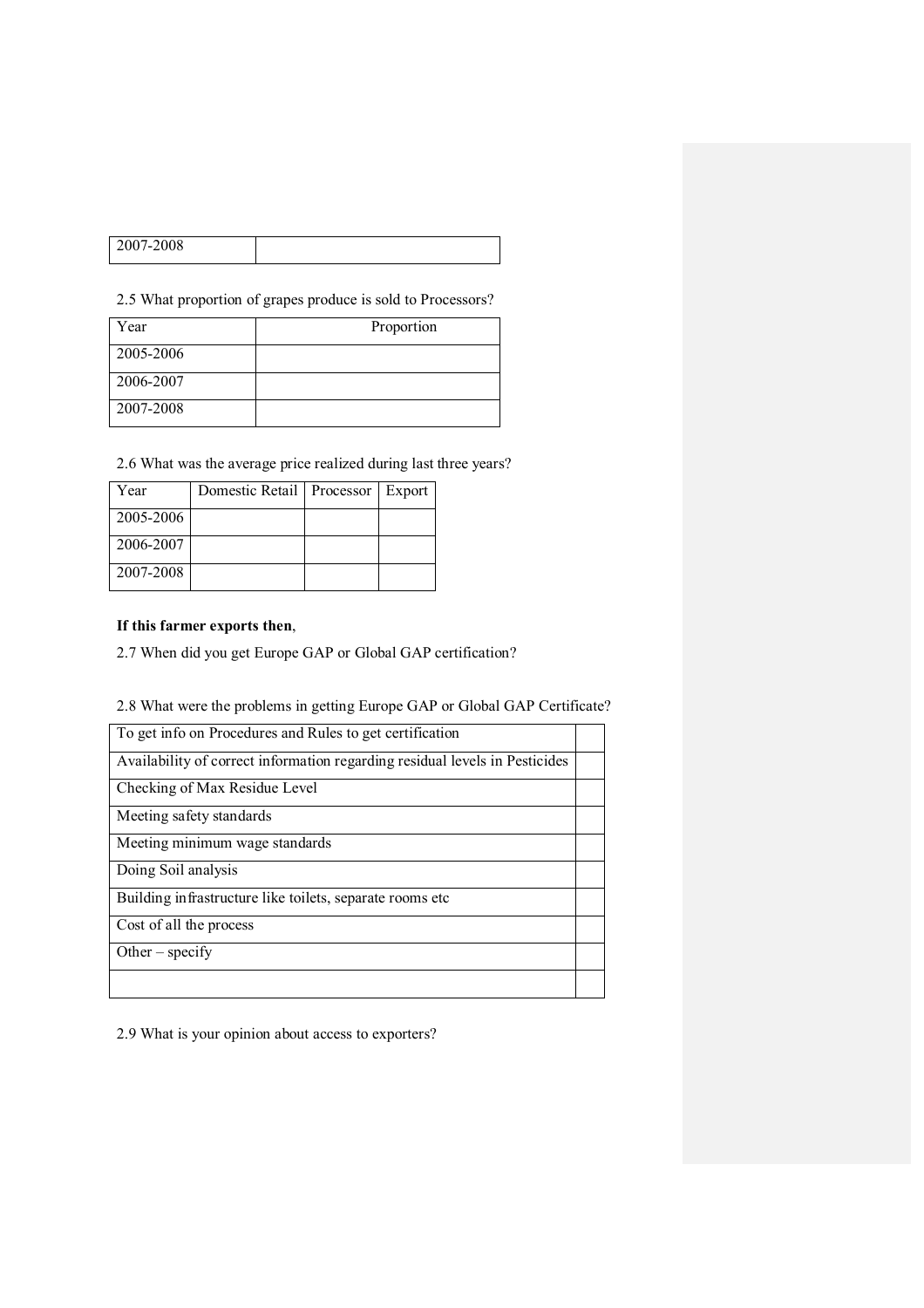| Year      | Non existent   Poor   OK   Good |  |  |
|-----------|---------------------------------|--|--|
| 2005-2006 |                                 |  |  |
| 2006-2007 |                                 |  |  |
| 2007-2008 |                                 |  |  |

2.10 Do you take exporter's demand in consideration while planning for the next season?

| Year      | No | Sometimes | Always |
|-----------|----|-----------|--------|
| 2005-2006 |    |           |        |
| 2006-2007 |    |           |        |
| 2007-2008 |    |           |        |

2.11 Has Government been of any help in linking you with the exporters?

| Year      | N <sub>0</sub> | Sometimes   Always |  |
|-----------|----------------|--------------------|--|
| 2005-2006 |                |                    |  |
| 2006-2007 |                |                    |  |
| 2007-2008 |                |                    |  |

# 2.12 What type of problems do you face while exporting?

| Transport                     |  |
|-------------------------------|--|
| Cold storage                  |  |
| Information about Markets     |  |
| Information about Prices      |  |
| Government policies (specify) |  |
| Others (specify)              |  |

2.13 Have you had any experience of Exporter cheating you?

| Not paying on time       |  |
|--------------------------|--|
| Not paying full amount   |  |
| Not giving correct price |  |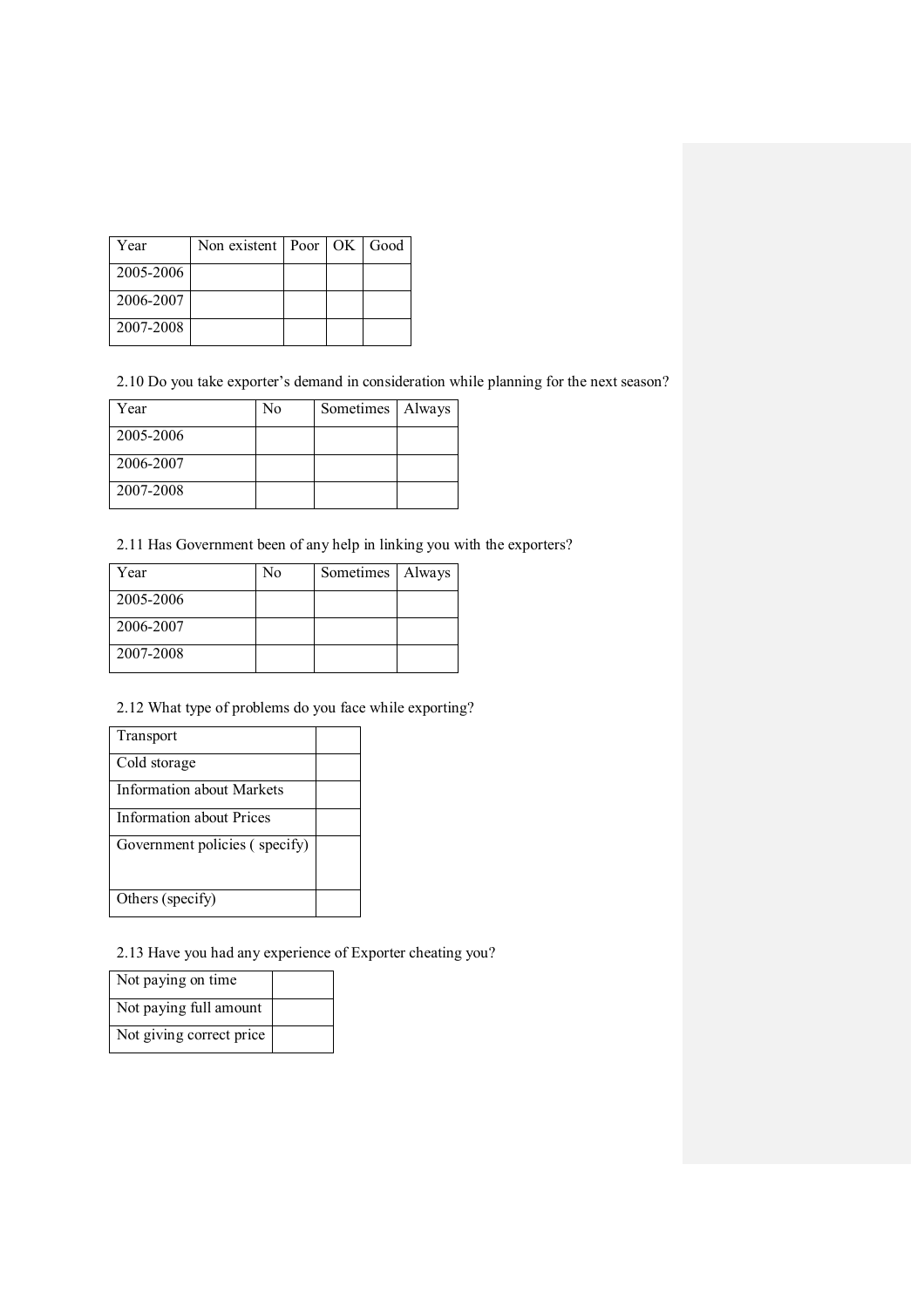| Quantity        |  |
|-----------------|--|
| Quality         |  |
| Other (specify) |  |

## If this farmer sells to Processor then,

2.14 What is your opinion on the kind of contractual arrangement with the Processor?

| Technology transfer | Poor | OK | Good |
|---------------------|------|----|------|
| Quality norms       |      |    |      |
| Determining prices  |      |    |      |
| Terms of payment    |      |    |      |
| Other (specify)     |      |    |      |
|                     |      |    |      |

# 2.15 Have you had any experience of Processor cheating you?

| Not paying on time         |  |
|----------------------------|--|
| Not paying the full amount |  |
| Not giving correct price   |  |
| Quantity                   |  |
| Quality                    |  |
| Other (specify)            |  |

# Section III General

3.1 Is more labour involved in production of grapes per hectare than in the case of other crops?

|                               | Grapes   Other crop (specify) |
|-------------------------------|-------------------------------|
| Labour per hectare per season |                               |

3.2 Are more women involved in the production of grapes per hectare than in the case of other crops?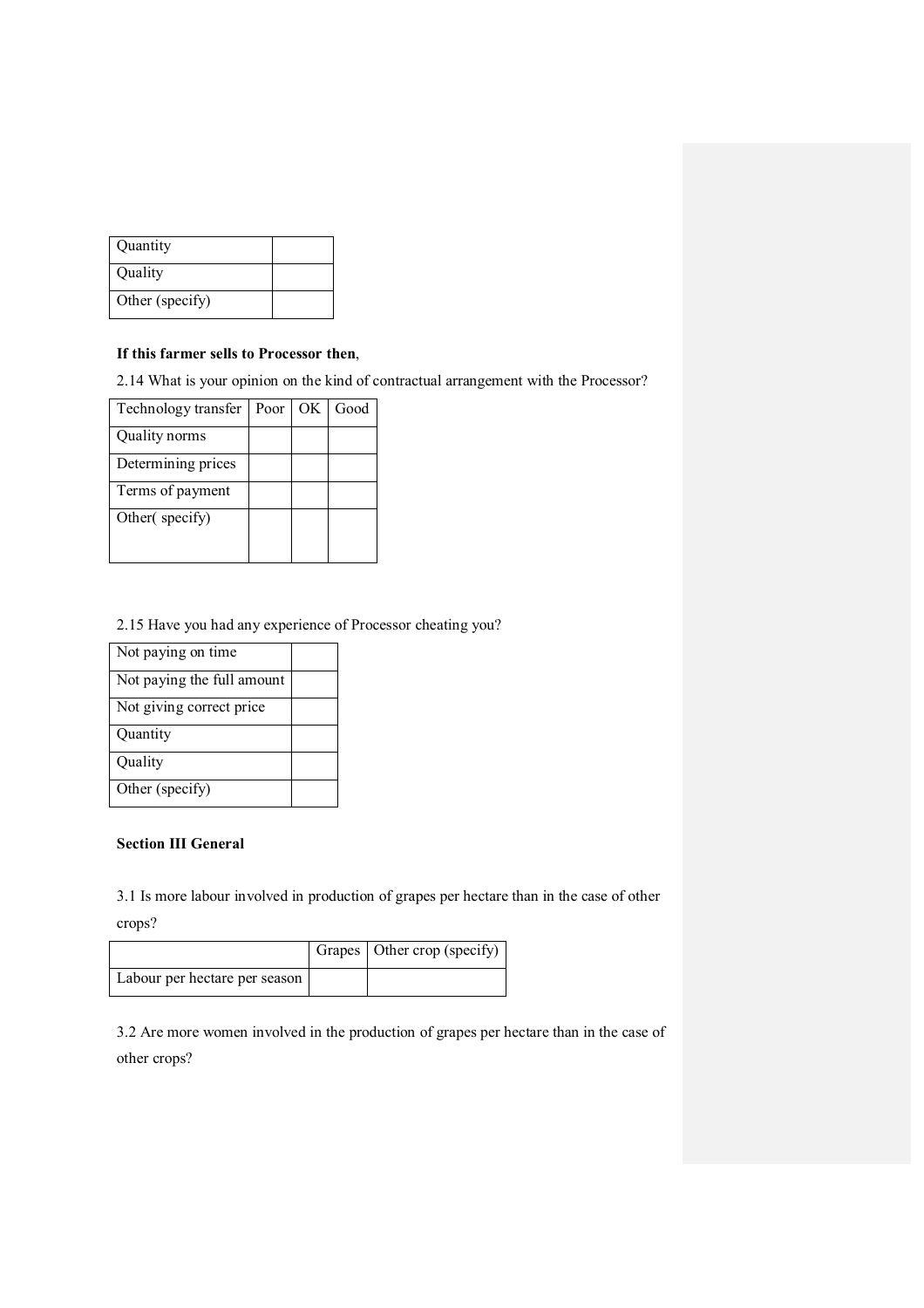|                                      | Grapes   Other crop (specify) |
|--------------------------------------|-------------------------------|
| Female Labour per hectare per season |                               |

3.3 What is the proportion of labour cost in the entire production cost?

3.4 State the average wages that men and women get in grapes production

Male labour Rs. \_\_\_\_\_\_\_\_\_\_\_\_\_\_\_\_\_\_\_\_per day

Female labour Rs.  $per$  day

3.5 What is the average male /female wage for workers involved in the production of the staple crop?

Male labour Rs.  $\qquad \qquad$  per day

Female labour Rs. \_\_\_\_\_\_\_\_\_\_\_\_\_\_\_\_\_\_per day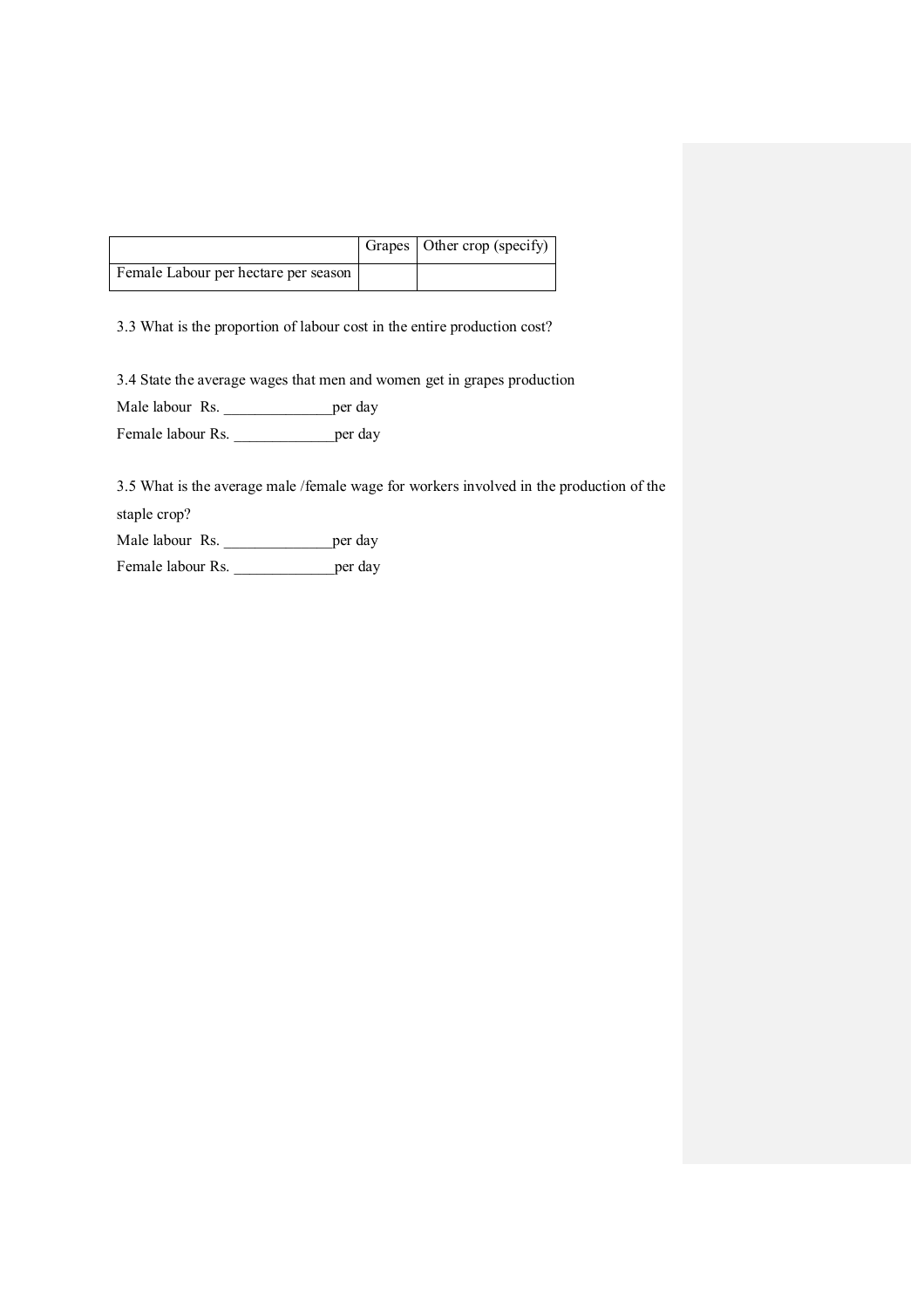| Questionnaire for the G RANITE 2 Field Study                                                                                                     |                        |                                  |
|--------------------------------------------------------------------------------------------------------------------------------------------------|------------------------|----------------------------------|
| Questionnaire for Interviewing 'Processor'                                                                                                       |                        | Formatted: Font: 12 pt           |
|                                                                                                                                                  |                        |                                  |
|                                                                                                                                                  |                        |                                  |
| <b>Name of the interviewer</b>                                                                                                                   |                        |                                  |
| <b>Name of the interviewer</b>                                                                                                                   |                        |                                  |
| <b>Date of interview</b>                                                                                                                         |                        |                                  |
|                                                                                                                                                  |                        |                                  |
|                                                                                                                                                  |                        |                                  |
|                                                                                                                                                  |                        |                                  |
| Section: I <sub>1</sub> Organisational Details:                                                                                                  |                        |                                  |
| 1. 1 Name of respondent ________________________(Owner /                                                                                         |                        | Formatted: Indent: Left: 0.63 cm |
| 1.1 Name of respondent                                                                                                                           | (Owner / Employee)     |                                  |
|                                                                                                                                                  |                        |                                  |
| 1.2 Name of the Unit:                                                                                                                            | Date of establishment: | Formatted: Bullets and Numbering |
|                                                                                                                                                  |                        |                                  |
| <u> 1989 - Johann Barbara, martin amerikan basar dan basa dalam basa dalam basa dalam basa dalam basa dalam basa</u><br>$\frac{21.3}{ }$ Address |                        | Formatted: Bullets and Numbering |
|                                                                                                                                                  |                        |                                  |
|                                                                                                                                                  |                        |                                  |
| 1.31.4 Stages of Processing                                                                                                                      |                        | Formatted: Bullets and Numbering |
|                                                                                                                                                  |                        |                                  |
|                                                                                                                                                  |                        |                                  |
| 1.41.5 Products - Main                                                                                                                           |                        | Formatted: Bullets and Numbering |
| Others                                                                                                                                           |                        | Formatted: Indent: Left: 2.54 cm |
|                                                                                                                                                  |                        |                                  |
|                                                                                                                                                  |                        |                                  |
| 1.5Name of the respondent: (Owner / Employee with post)                                                                                          |                        | Formatted: Bullets and Numbering |
|                                                                                                                                                  |                        |                                  |
| 1.6Main product / Service:                                                                                                                       |                        | Formatted: Bullets and Numbering |
|                                                                                                                                                  |                        |                                  |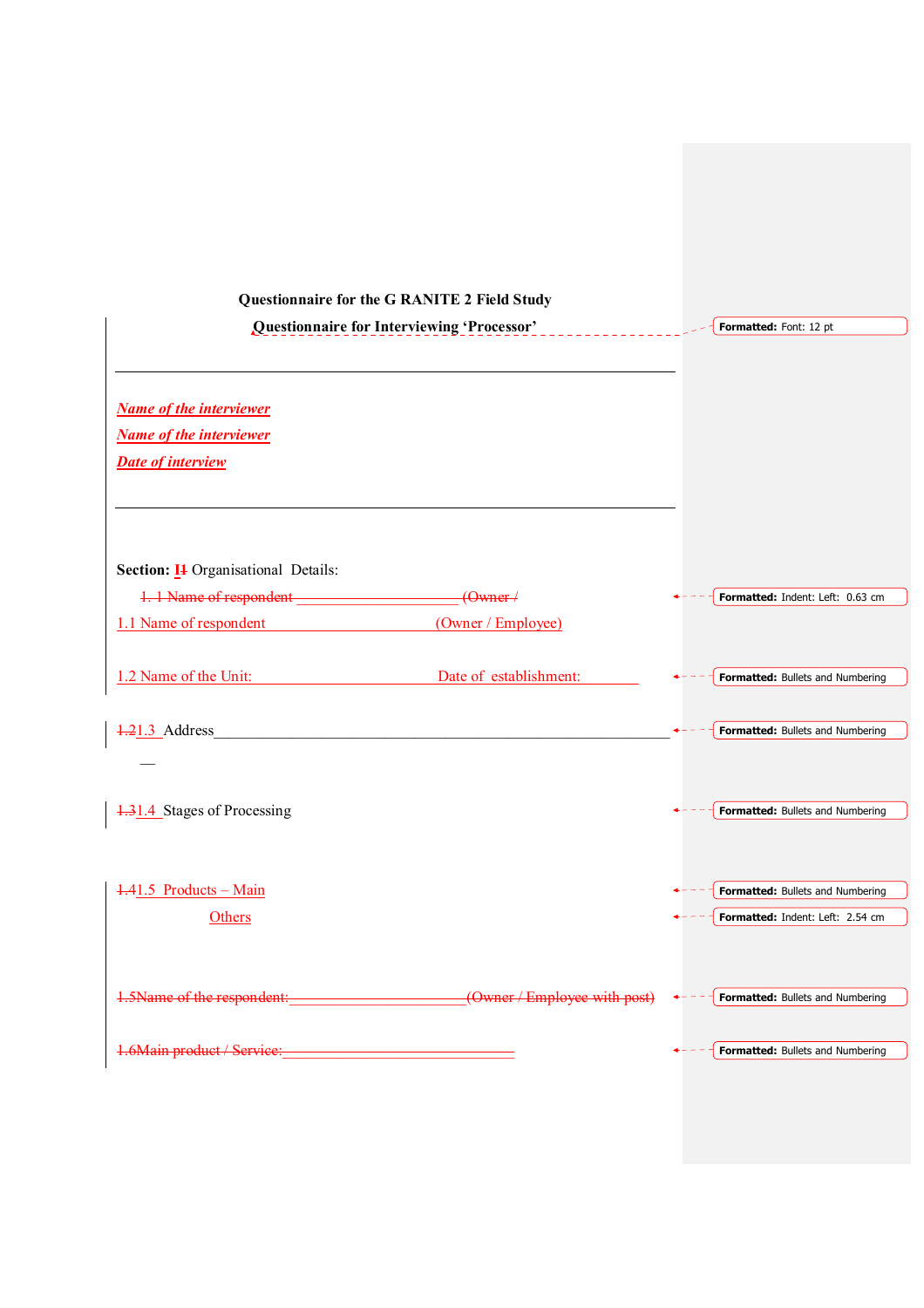$1.71.6$  Countries to which exporting,  $\frac{1 \cdot \text{if} f}{1 \cdot \text{if}}$  any:

| Name of the country   What do you export? |
|-------------------------------------------|
|                                           |
|                                           |
|                                           |
|                                           |
|                                           |

1.81. 7 Countries from which, importing, if any:

| Name of the country   What do you import? |
|-------------------------------------------|
|                                           |
|                                           |
|                                           |
|                                           |
|                                           |

1.9What are the reasons for processing grapes?

1.10 How many processing machines do you have?

1.811 When did you install your machinery? \_\_\_\_\_\_\_\_\_\_\_\_\_\_\_\_\_\_\_\_\_\_\_\_\_\_\_\_\_\_\_\_\_\_

\_\_\_\_\_\_\_\_\_\_\_\_\_\_\_\_\_\_\_\_\_\_\_\_\_\_\_\_\_\_\_\_\_\_\_\_\_\_\_\_\_\_\_\_\_\_\_\_\_\_\_\_\_\_\_\_\_\_\_\_\_\_\_\_\_\_\_\_\_\_\_\_

1.912 Any subsidy received from the government while purchasing the machinery?

\_\_\_\_\_\_\_\_\_\_\_\_\_\_\_\_\_\_\_\_\_\_\_\_\_\_\_\_\_\_\_\_\_\_\_\_\_\_\_\_\_\_\_\_\_\_\_\_\_\_\_\_\_\_\_\_\_\_\_\_\_\_\_\_\_\_\_\_\_\_\_\_

1.10 1.13 Number of licenses -required for running this a business

Formatted: Bullets and Numbering

**Formatted: Bullets and Numbering** 

 $\leftarrow$  - - -  $\leftarrow$  **Formatted:** Bullets and Numbering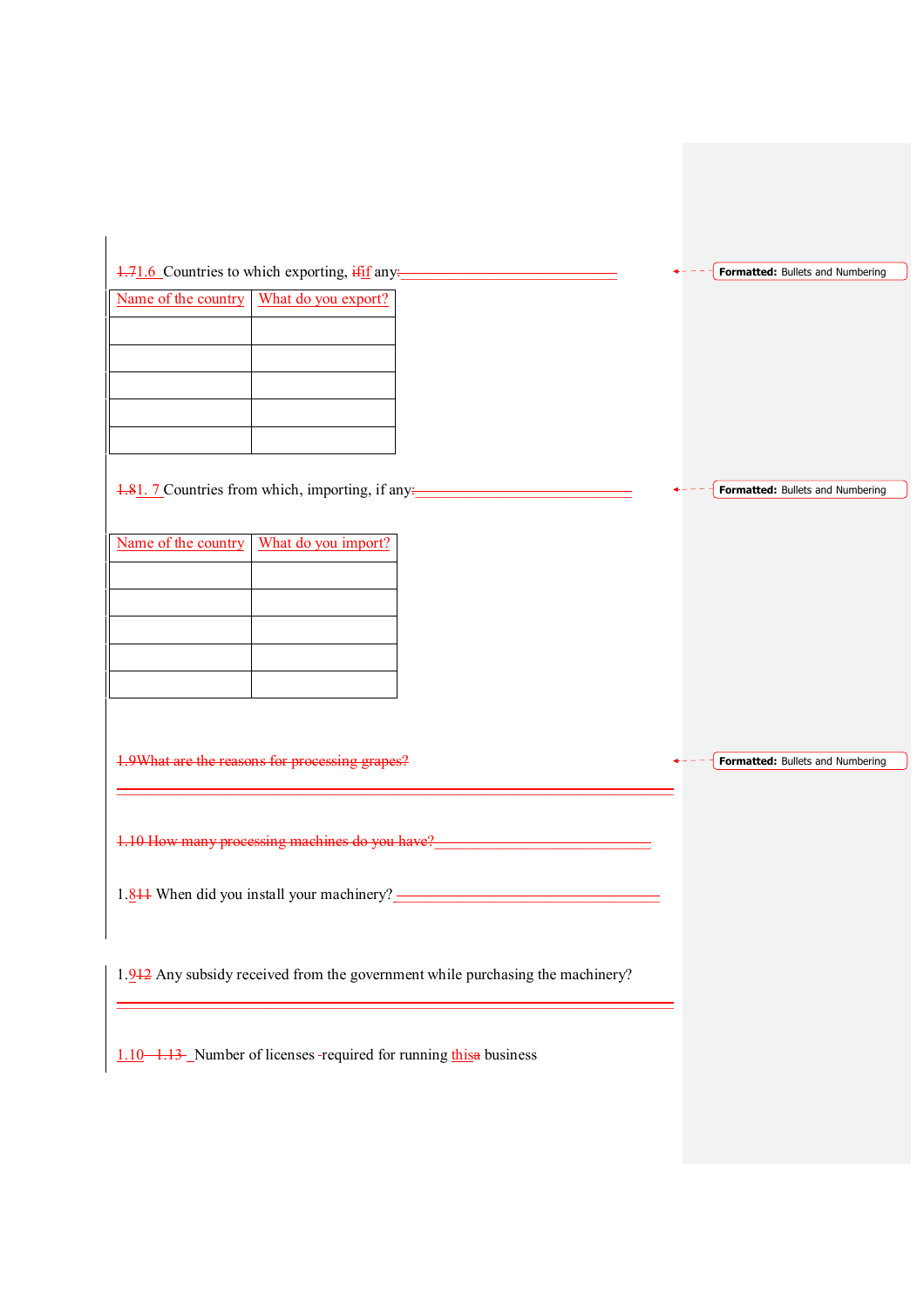|                                      |                                                                                         |                          | Formatted: Indent: Left: 0 cm      |
|--------------------------------------|-----------------------------------------------------------------------------------------|--------------------------|------------------------------------|
| Section II                           |                                                                                         |                          | Formatted: Font: Bold              |
|                                      |                                                                                         |                          | Formatted: Font: Bold              |
|                                      |                                                                                         |                          |                                    |
| 2. Production Details                |                                                                                         |                          |                                    |
| 2.1 What is the production capacity? |                                                                                         |                          |                                    |
|                                      |                                                                                         |                          |                                    |
| 2.2                                  |                                                                                         |                          |                                    |
|                                      |                                                                                         |                          |                                    |
|                                      | $\frac{2.2}{2}$ When did you last upgrade your machinery?                               |                          | Formatted: No bullets or numbering |
|                                      |                                                                                         |                          | Formatted: Bullets and Numbering   |
|                                      |                                                                                         |                          | Formatted: Indent: Left: 0 cm      |
|                                      | 2.32.3 Please give provide annual -production capacity and actual production            |                          | Formatted: No bullets or numbering |
| Year                                 | Production Capacity                                                                     | <b>Actual Production</b> | Formatted: Bullets and Numbering   |
| 2008                                 |                                                                                         |                          |                                    |
| 2007                                 |                                                                                         |                          |                                    |
|                                      |                                                                                         |                          |                                    |
| 2006                                 |                                                                                         |                          |                                    |
|                                      |                                                                                         |                          | Formatted: Indent: Left: 0 cm      |
|                                      | 2.42.4 If production is lesser than the capacity of your machine, what are the provide  |                          | Formatted: No bullets or numbering |
| reasons?                             |                                                                                         |                          | Formatted: Bullets and Numbering   |
| Raw material availability            |                                                                                         |                          |                                    |
|                                      |                                                                                         |                          |                                    |
| Market availability                  |                                                                                         |                          |                                    |
| <b>Technical problems</b>            |                                                                                         |                          |                                    |
| <b>Finance availability</b>          |                                                                                         |                          |                                    |
|                                      |                                                                                         |                          |                                    |
|                                      |                                                                                         |                          |                                    |
| Other (specify)                      |                                                                                         |                          |                                    |
|                                      |                                                                                         |                          |                                    |
|                                      |                                                                                         |                          |                                    |
|                                      |                                                                                         |                          |                                    |
|                                      | 3 Please provide the following data regarding costs and prices over the past few years: |                          |                                    |
| Year                                 | Production Cost*                                                                        | Price per Kg             | Formatted: Indent: Left: 0 cm      |

2007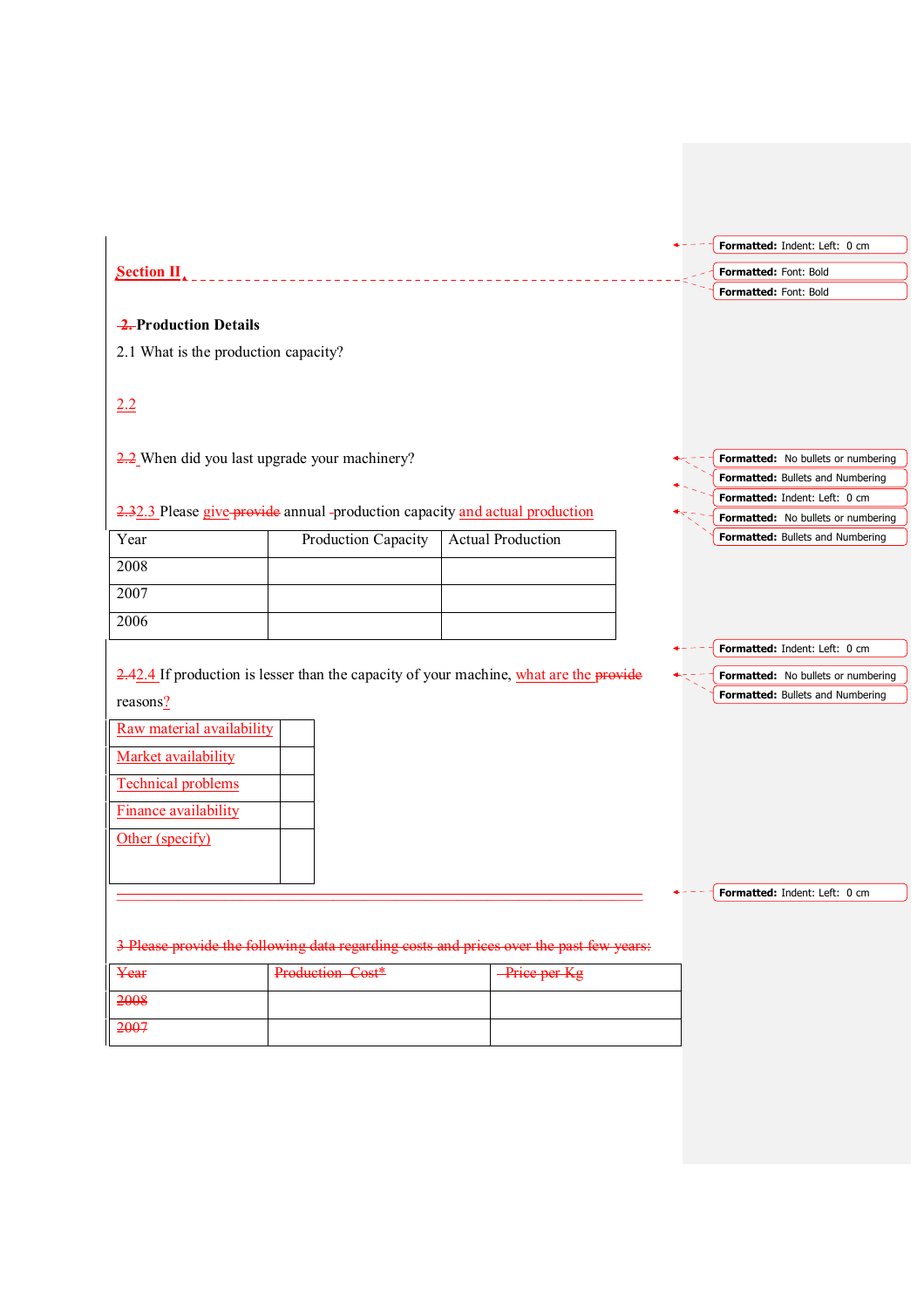| 2006                                                                                        |         |               |                |                       |                               |
|---------------------------------------------------------------------------------------------|---------|---------------|----------------|-----------------------|-------------------------------|
| *excludes machinery                                                                         |         |               |                |                       | Formatted: Indent: Left: 0 cm |
|                                                                                             |         |               |                |                       |                               |
| $2.54$ . Issues affecting production in general:                                            |         |               |                |                       |                               |
| Factors                                                                                     |         | Reason        |                | Action taken          |                               |
| -Raw material                                                                               |         |               |                |                       |                               |
| Government policies                                                                         |         |               |                |                       |                               |
| Labour                                                                                      |         |               |                |                       |                               |
| Infrastructure                                                                              |         |               |                |                       |                               |
| Marketing                                                                                   |         |               |                |                       |                               |
| Others (specify)                                                                            |         |               |                |                       |                               |
|                                                                                             |         |               |                |                       |                               |
|                                                                                             |         |               |                |                       | Formatted: Indent: Left: 0 cm |
| Section:2                                                                                   |         |               |                |                       |                               |
| Details of the unit (rank infrastructure or other inputs in different periods by choosing a |         |               |                |                       |                               |
| whole number in the range 0-5 where 0 stands for "VERY POOR"                                |         |               |                |                       |                               |
| and 5 stands for "BEST POSSIBLE")                                                           |         |               |                |                       |                               |
|                                                                                             |         |               |                |                       |                               |
| 5. Capital Inputs (Building and/or Shed)                                                    |         |               |                |                       |                               |
| Capital Inputs                                                                              | $-2000$ |               | 2001-2005      | <b>After 2005</b>     |                               |
| <b>Space</b>                                                                                |         |               |                |                       |                               |
| <b>Facilities</b>                                                                           |         |               |                |                       |                               |
|                                                                                             |         |               |                |                       | Formatted: Indent: Left: 0 cm |
| 6. Machinery                                                                                |         |               |                |                       |                               |
| <b>Machines and Instruments</b>                                                             |         | 2000          | $-2001 - 2005$ | $-\text{After } 2005$ |                               |
| Mechanisation                                                                               |         |               |                |                       |                               |
| Quality                                                                                     |         |               |                |                       |                               |
|                                                                                             |         |               |                |                       | Formatted: Indent: Left: 0 cm |
| 2.6 Issues affecting 7. Credit                                                              |         |               |                |                       |                               |
| Credit <b>Availability</b>                                                                  |         | <b>Before</b> | 2000-2005      | After 2005            |                               |
|                                                                                             |         |               |                |                       |                               |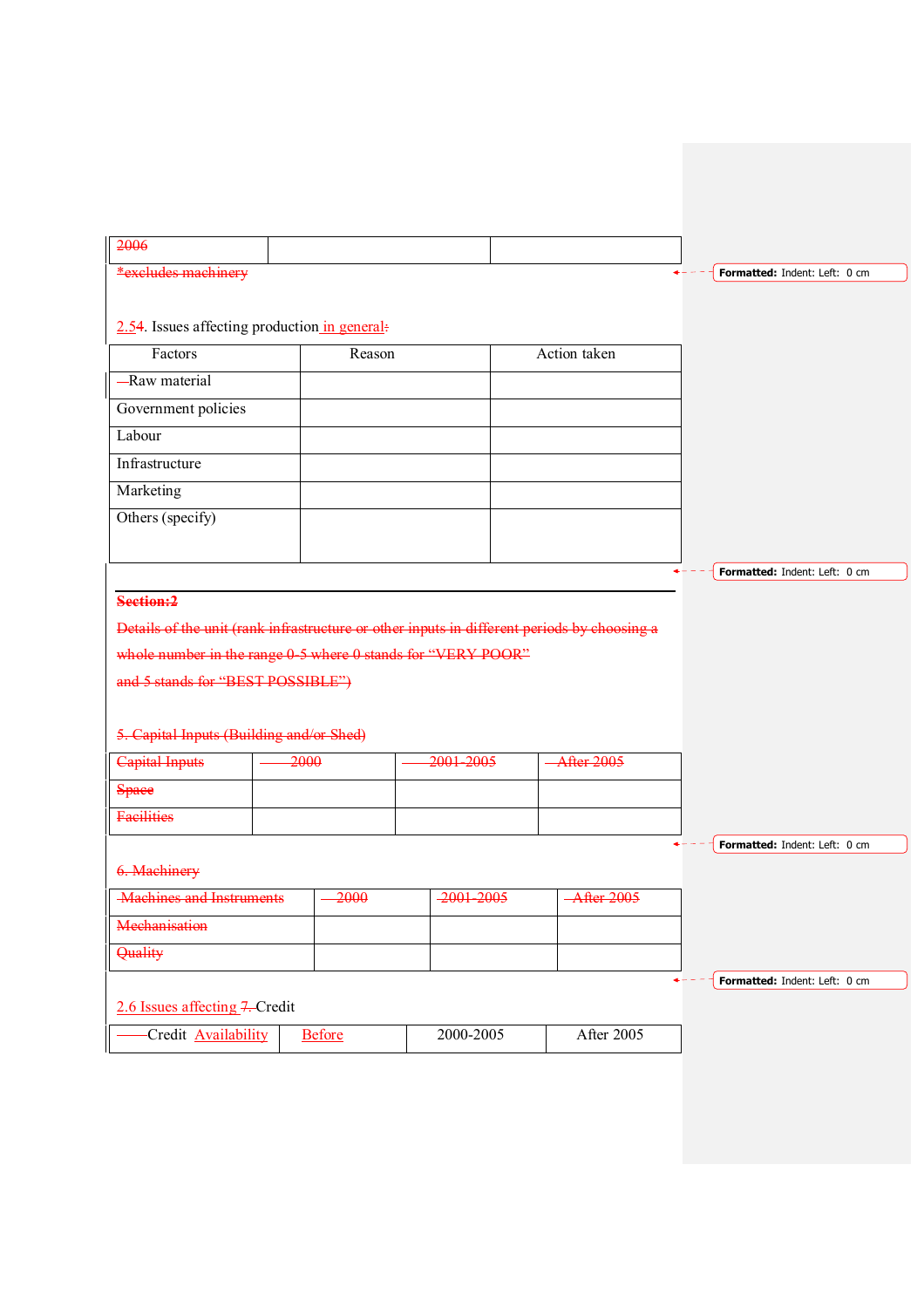|                                | 2000             |                  |                  |
|--------------------------------|------------------|------------------|------------------|
| Availability                   |                  |                  |                  |
|                                | Poor / Ok / Good | Poor / Ok / Good | Poor / Ok / Good |
| Paper workQuality              |                  |                  |                  |
| taking into                    |                  |                  |                  |
| Account interest rate,         |                  |                  |                  |
| Collateral require             |                  |                  |                  |
| ments, other terms             |                  |                  |                  |
| And conditions, other          |                  |                  |                  |
| <b>Credit related services</b> |                  |                  |                  |
| Interest rate                  |                  |                  |                  |
| Collateral requirements        |                  |                  |                  |
| Time for sanction              |                  |                  |                  |
| Others (specify)               |                  |                  |                  |
|                                |                  |                  |                  |

Formatted: Indent: Left: 0 cm

# 2.7 8. Issues affecting Labour

| Labour                     | Before 2000      | 2000-2005        | <b>After 2005</b> |
|----------------------------|------------------|------------------|-------------------|
|                            | Poor / Ok / Good | Poor / Ok / Good | Poor / Ok / Good  |
| Availability of un-skilled |                  |                  |                   |
| Labour                     |                  |                  |                   |
| A-vailability of skilled   |                  |                  |                   |
| Labour                     |                  |                  |                   |
| Quality of skilled labour  |                  |                  |                   |
|                            |                  |                  |                   |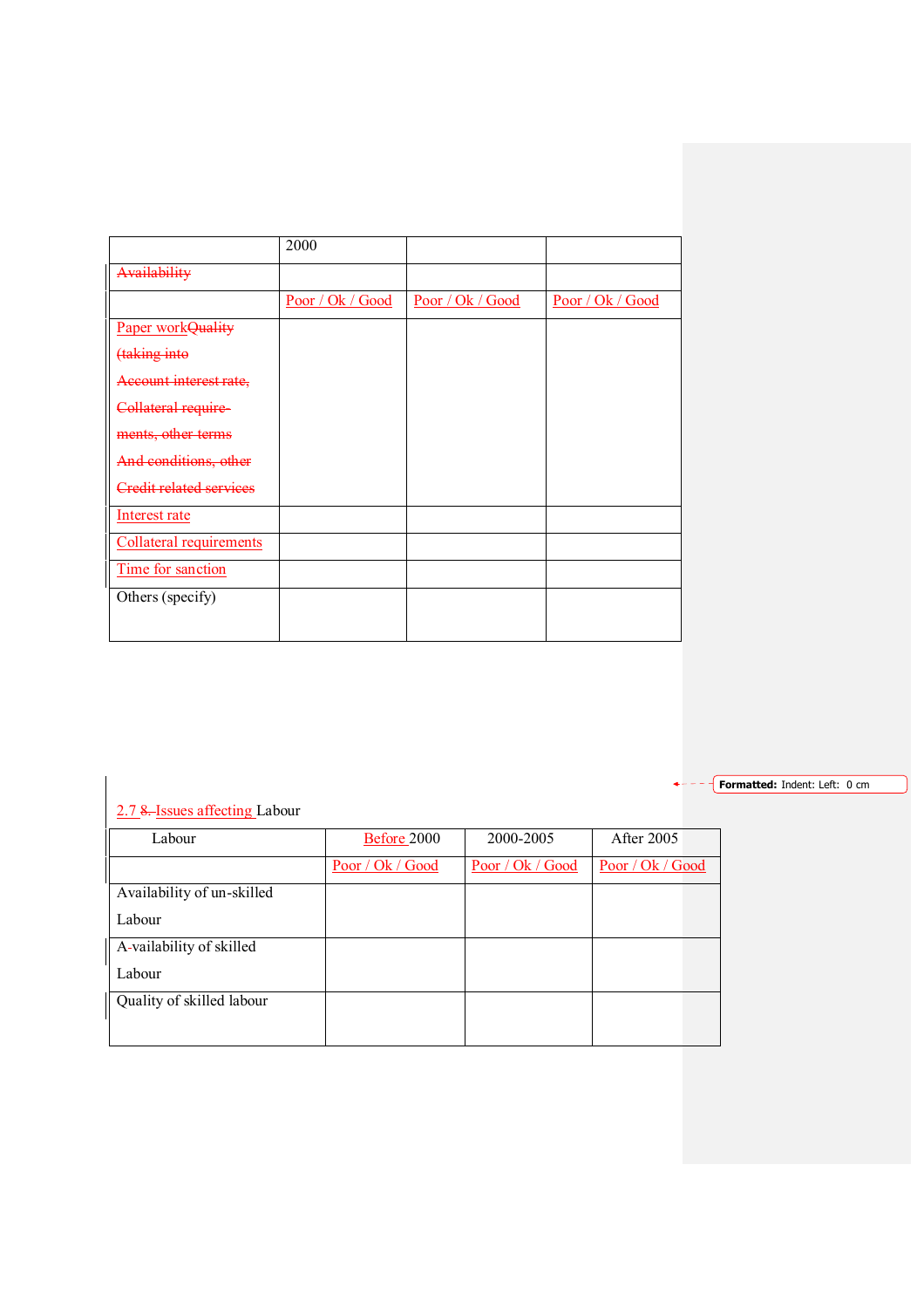| Relation of employer with     |  |  |
|-------------------------------|--|--|
| Labour (labour Disputes only) |  |  |
| Others (specify)              |  |  |
|                               |  |  |

| 2.8 Issues affecting 9. Marketing |                  |                  |                  | Comment [P1]:                  |
|-----------------------------------|------------------|------------------|------------------|--------------------------------|
|                                   |                  |                  |                  | Comment [P2R1]:                |
|                                   |                  |                  |                  | Comment [P3R2]:                |
|                                   |                  |                  |                  | Comment [P4R3]:                |
| 9. Marketing                      |                  |                  |                  | <b>Comment [P5R4]:</b>         |
| Labour                            | Before 2000      | 2000-2005        | After 2005-After | Formatted: Indent: Left: 0 cm  |
|                                   | 2000             | 2000-2005        | 2005             | Formatted: Indent: Left: 0 cm  |
|                                   | Poor / Ok / Good | Poor / Ok / Good | Poor / Ok / Good |                                |
| Infrastructure                    |                  |                  |                  |                                |
| Quality                           |                  |                  |                  |                                |
| Availability of                   |                  |                  |                  |                                |
| Infrastructure                    |                  |                  |                  |                                |
| Information                       |                  |                  |                  |                                |
| Quality                           |                  |                  |                  |                                |
| Availability of                   |                  |                  |                  |                                |
| information                       |                  |                  |                  |                                |
| Intensity of                      |                  |                  |                  |                                |
| Competition                       |                  |                  |                  |                                |
| Extent of production              |                  |                  |                  |                                |
| risk                              |                  |                  |                  |                                |
|                                   |                  |                  |                  |                                |
| Others (specify)                  |                  |                  |                  |                                |
|                                   |                  |                  |                  | Formatted: Indent: Left: 0 cm  |
|                                   |                  |                  |                  | Formatted: Indent: Left: 0 cm, |
|                                   |                  |                  |                  | Border: Bottom: (No border)    |
|                                   |                  |                  |                  | Formatted: Indent: Left: 0 cm  |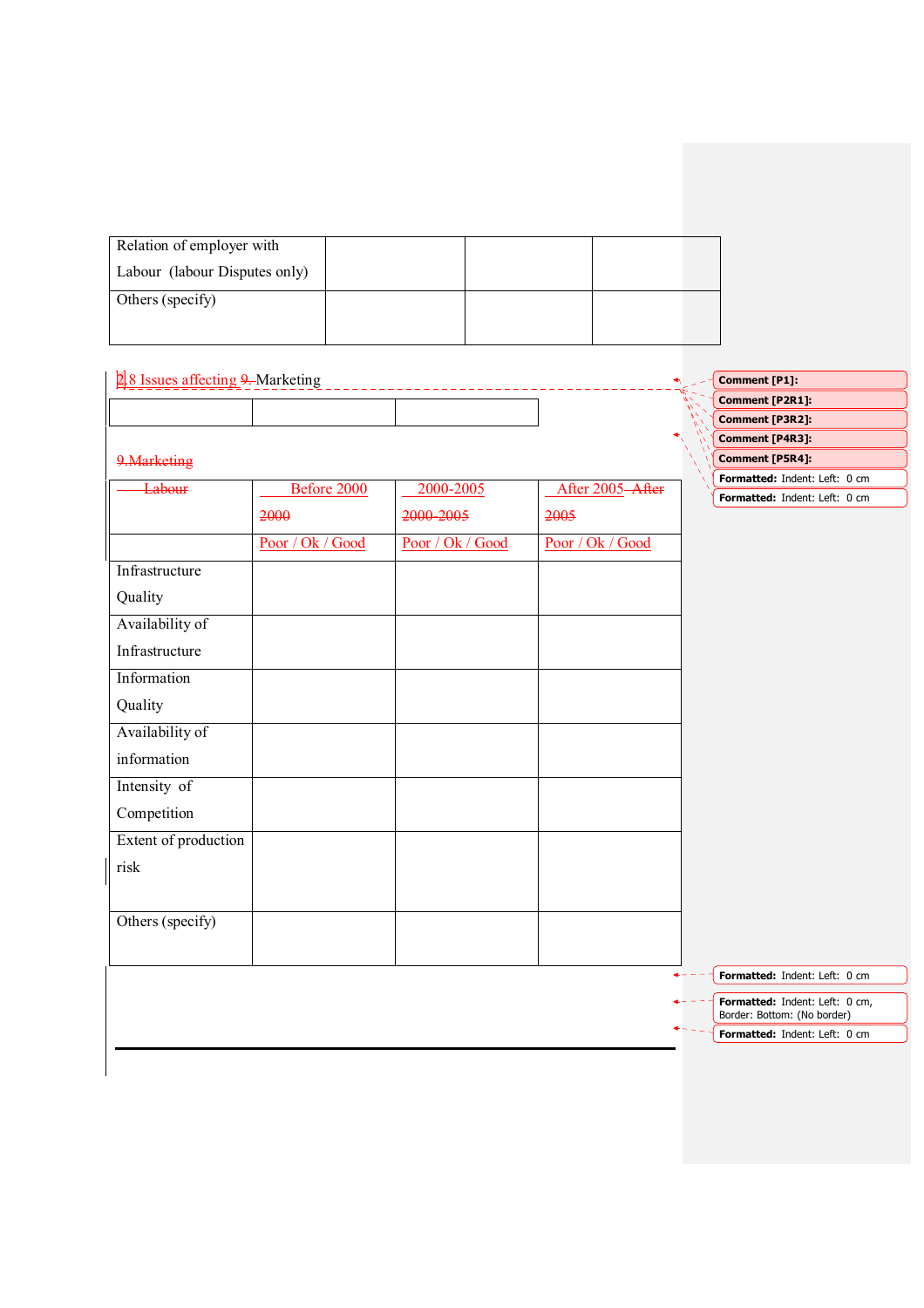| <b>Others</b>                | -2000 | 2001-2005 | <b>After 2005</b> |
|------------------------------|-------|-----------|-------------------|
| Incidence of taxation        |       |           |                   |
| Availability of connectivity |       |           |                   |
| Quality of connectivity      |       |           |                   |

Formatted: Indent: Left: 0 cm

 $\overline{\mathbf{A}}$ 

# **Section III**

:3

3.140. Has the Ggovernment provideding any help?

3.211. Source and place from where raw material is obtained?

3.312. What are the problems faced by the processing industry?

3.4 What are the Government Schemes which support grape processing industry?

3.5 What is the kind of support required in your opinion?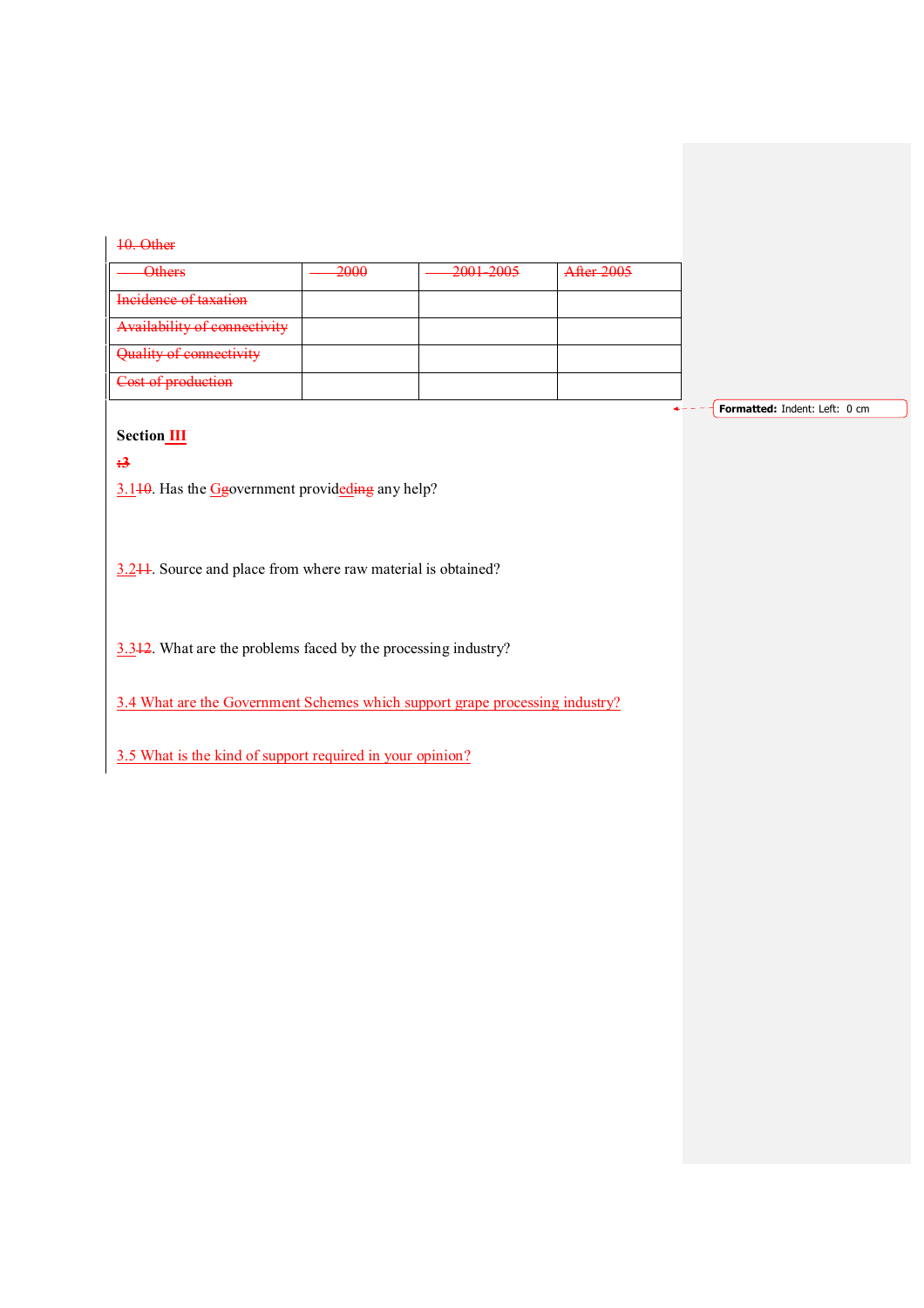# Questionnaire for the G RANITE 2 Field Study

Questionnaire for Interviewing 'Exporters'

Name of the interviewer Name of the interviewer Date of interview

| <b>State</b> | <b>District</b> |
|--------------|-----------------|
| <b>Block</b> | <b>Village</b>  |

# SECTION I

| 1.1 Name of the (respondent) : | (Owner/Employee) |
|--------------------------------|------------------|
|--------------------------------|------------------|

1. 2 Name of the Unit: \_\_\_\_\_\_\_\_\_\_\_\_\_\_\_\_\_\_\_\_\_\_\_ Date of establishment: \_\_\_\_\_\_\_

| $1.3$ Tel No: |  |
|---------------|--|
|               |  |

1.4 Address:

1. 5 Education Level

| Illiterate | Primary | Middle       | Higher   | Graduate |  |
|------------|---------|--------------|----------|----------|--|
| Agri       | Agri    | Professional | Post     | Other    |  |
| Diploma    | degree  | degree       | Graduate |          |  |

\_\_\_\_\_\_\_\_\_\_\_\_\_\_\_\_\_\_\_\_\_\_\_\_\_\_\_\_\_\_\_\_\_\_\_\_\_\_\_\_\_\_\_\_\_\_\_\_\_\_\_\_\_\_\_\_\_\_\_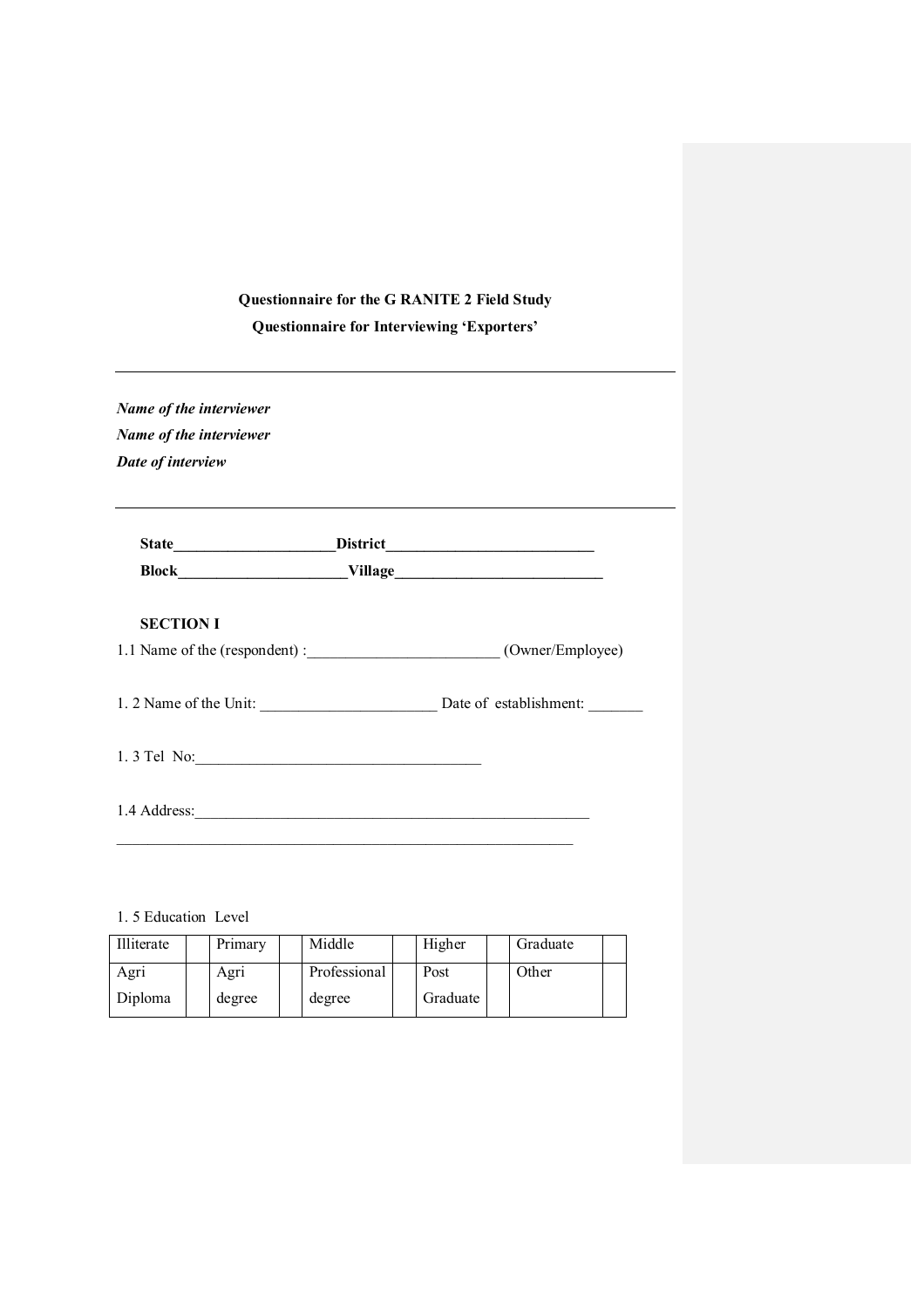## Section II

2 1 Countries to which exporting

| Year 2005-06 |          | Year 2006-07   |          | Year 2007-08 |          |
|--------------|----------|----------------|----------|--------------|----------|
| Country      | Quantity | $Country \mid$ | Quantity | Country      | Quantity |
|              |          |                |          |              |          |
|              |          |                |          |              |          |
|              |          |                |          |              |          |
|              |          |                |          |              |          |
|              |          |                |          |              |          |

2. 2 What was the average price realized during last three years?

| Year      | Rate per tonne |
|-----------|----------------|
| 2005-2006 |                |
| 2006-2007 |                |
| 2007-2008 |                |

2.3 Any subsidy received from the government for this activity?

2.4 Number of licenses required for running this business

2.5 Do you buy only from farmers who have Europe GAP or Global GAP certification?

2.6 In your opinion what are the problems for the farmers in getting Europe GAP or Global GAP Certificate?

| To get info on Procedures and Rules to get certification                    |  |
|-----------------------------------------------------------------------------|--|
| Availability of correct information regarding residual levels in Pesticides |  |
| Checking of Max Residue Level                                               |  |
| Meeting safety standards                                                    |  |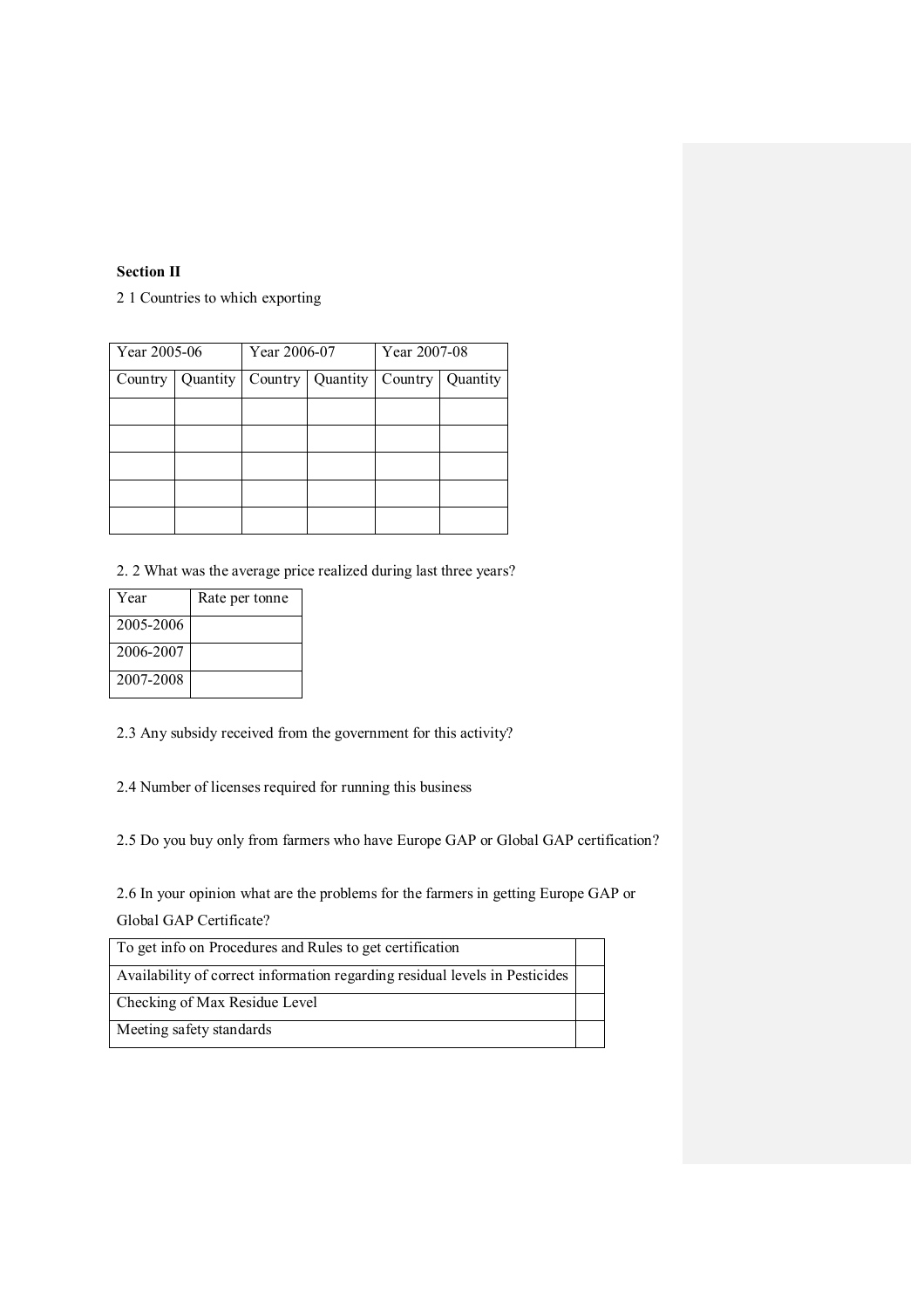| Meeting minimum wage standards                             |  |
|------------------------------------------------------------|--|
| Doing Soil analysis                                        |  |
| Building in frastructure like toilets, separate rooms etc. |  |
| Cost of all the process                                    |  |
| Other – specify                                            |  |
|                                                            |  |

2.7 Do you think that farmer's take exporter's demand in consideration while planning

for the next season?

| Year      | No | Sometimes   Always |  |
|-----------|----|--------------------|--|
| 2005-2006 |    |                    |  |
| 2006-2007 |    |                    |  |
| 2007-2008 |    |                    |  |

2.8 Has Government been of any help in linking you with the farmers?

| Year      | No | Sometimes   Always |  |
|-----------|----|--------------------|--|
| 2005-2006 |    |                    |  |
| 2006-2007 |    |                    |  |
| 2007-2008 |    |                    |  |

2.9 What type of problems do you face while exporting?

| Transport                       |  |
|---------------------------------|--|
| Cold storage                    |  |
| Information about Markets       |  |
| <b>Information about Prices</b> |  |
| Government policies (specify)   |  |
|                                 |  |
|                                 |  |

2.10 Have you has any experience of any farmer cheating you?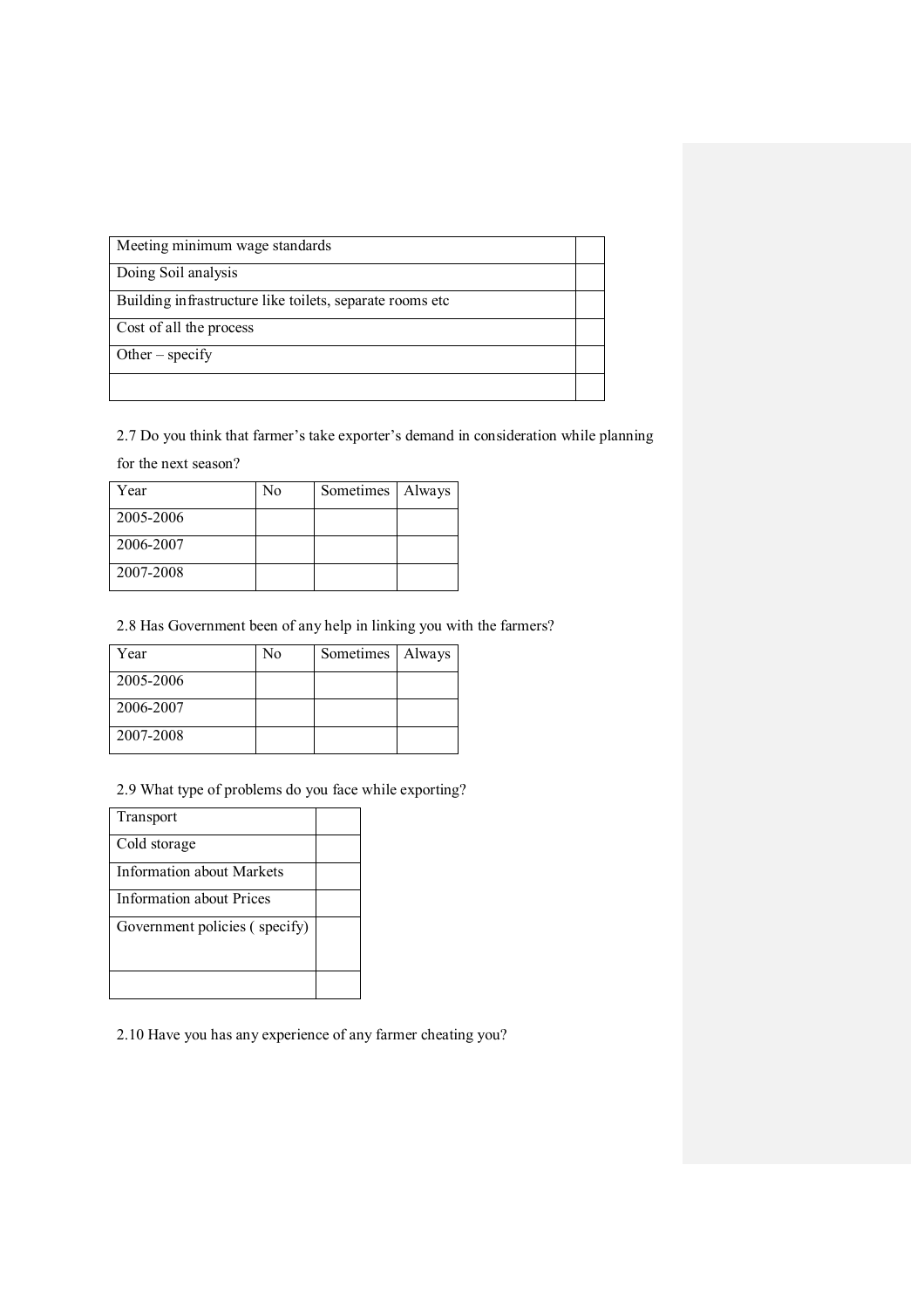| Quantity        |  |
|-----------------|--|
| Quality         |  |
| Other (specify) |  |

# 2.11 Issues affecting Credit

| Credit Availability | Before 2000      | 2000-2005        | After 2005       |
|---------------------|------------------|------------------|------------------|
|                     | Poor / Ok / Good | Poor / Ok / Good | Poor / Ok / Good |
| Paper work          |                  |                  |                  |
| Interest rate       |                  |                  |                  |
| Collateral          |                  |                  |                  |
| requirements        |                  |                  |                  |
| Time for sanction   |                  |                  |                  |
| Others (specify)    |                  |                  |                  |
|                     |                  |                  |                  |

2.12 Issues affecting Marketing

|                 | Before 2000      | 2000-2005        | After 2005       |
|-----------------|------------------|------------------|------------------|
|                 | Poor / Ok / Good | Poor / Ok / Good | Poor / Ok / Good |
| Infrastructure  |                  |                  |                  |
| Quality         |                  |                  |                  |
| Availability of |                  |                  |                  |
| Infrastructure  |                  |                  |                  |
| Information     |                  |                  |                  |
| Quality         |                  |                  |                  |
| Availability of |                  |                  |                  |
| information     |                  |                  |                  |
| Intensity of    |                  |                  |                  |
| Competition     |                  |                  |                  |

| Comment [P6]:          |
|------------------------|
| <b>Comment [P7R6]:</b> |
| <b>Comment [P8R7]:</b> |
| <b>Comment [P9R8]:</b> |
| Comment [P10R9]:       |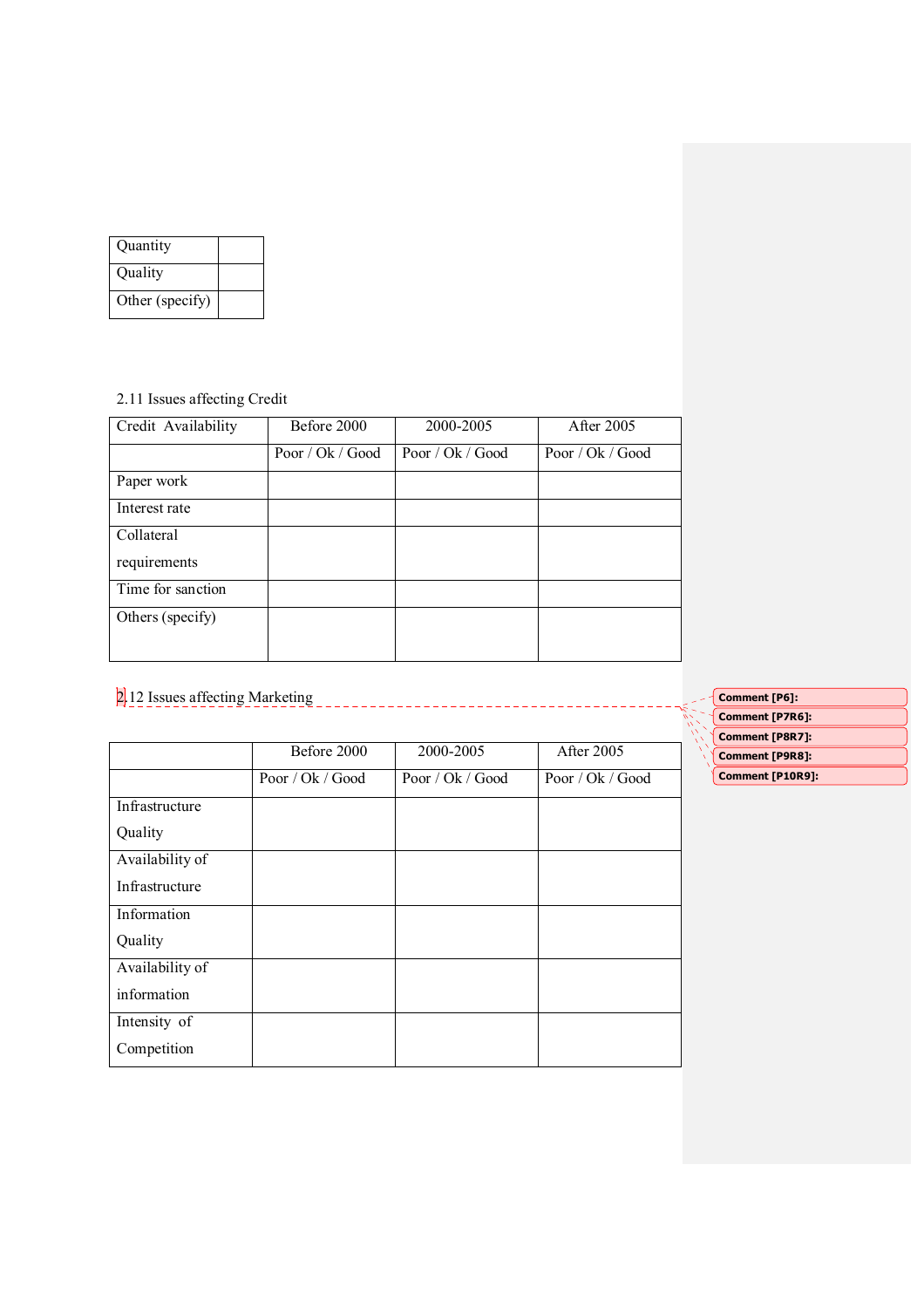| Extent of production |  |  |
|----------------------|--|--|
| risk                 |  |  |
| Others (specify)     |  |  |
|                      |  |  |

## Section III

- 3.1. Has the Government provided any help?
- 3.2. Source and place from where produce is obtained?
- 3.3. What are the Government Schemes which support grape export?
- 3.4 What is the kind of support required in your opinion?
- 3.5 What are the hurdles a new entrant would face?
- 3.6 Do you get into any written agreement with the farmers?
- 3.7 Has the cost of exporting changed over time, if yes, in what areas?

3.8 How has Indian grape export expanded into new countries? / How do you develop new international markets?

3. 9 What are the hurdles in importing new varieties of grapes?

3.10 Are there any new varieties developed here? What is your opinion about the research on this in India? Formatted: Indent: Left: 0 cm

Formatted: Indent: Left: 0 cm